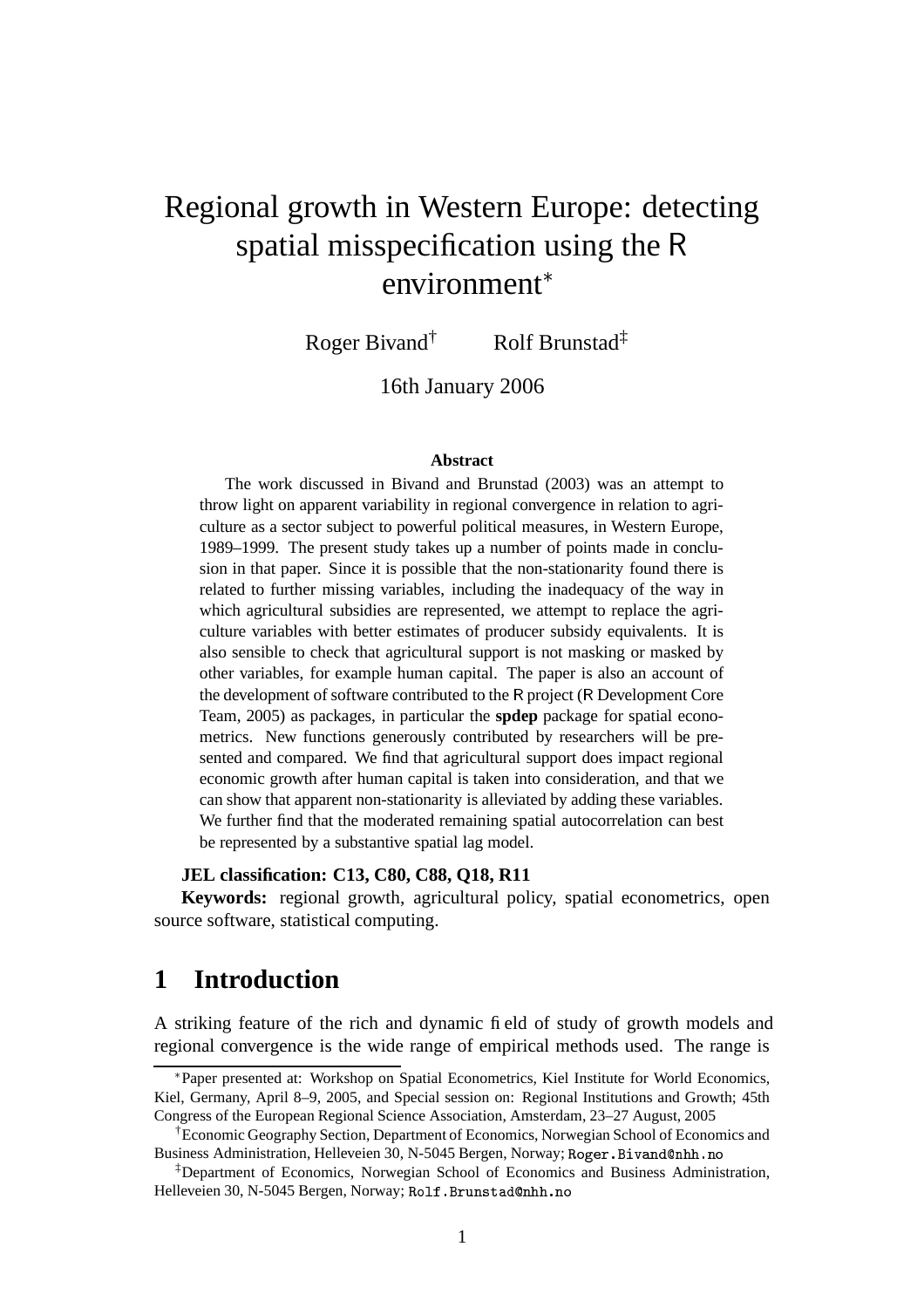now so wide that the field itself issplitting into clusters, within each of which debate takes place around separate approaches, even though the underlying hypotheses may be similar. We will argue here that shared analytical platforms should be of assistance in enhancing inter-cluster communication, and will exemplify this using functions written in R (R Development Core Team, 2005).

We concluded our earlier analysis of interactions between agricultural policy and regional growth in Western Europe (Bivand and Brunstad, 2003) by observing that, while we found support for the role of agricultural subsidies in accounting for variations in regional growth, it would be important to try to replace the agriculture variables with better estimates of producer subsidy equivalents. These are now available, albeit not for the same regions as in the earlier study. Our attention has also been drawn to the desirability of checking whether the interaction between agricultural transfers and regional growth is not masking or masked by other variables, such as human capital, and this will also be undertaken here. We will also examine whether the choice of neighbour representation used, and/or breaks of series in regional GVA, impact our conclusions.

Our specific concerns in Bivand and Brunstad (2003) were focused on the technical question of spatial non-stationarity, a question which remains relevant, but which has been posed in rather sharper form by McMillen (2003). He argues that spatial econometrics methods are commonly used when in fact the fitted model is misspecified. We would argue that in order to move ahead in debating such issues, we need to be able to access shared toolboxes of functions allowing adequate comparisons of methods to be made. Implementations of methods can differ in detail, and when thisis the case, only open source solutions can give researchers the insight needed to understand how different methods perform (or mis-perform) in relation to data sets of interest.

Rather than work with other available software libraries using Matlab<sup>1</sup> or Python<sup>2</sup>, we have chosen to work using R, not least because of the willingness of colleagues and authors of methods and/or their implementations to contribute functions to the R spdep package and other spatial data analysis packages<sup>3</sup>. Some aspects of the use of functions in the **spdep** package are covered in Bivand (2002, 2006), and details of spatial weights matrix construction are given in Bivand and Portnov (2004). These papers also cover the dynamics of software development and distribution in the R environment.

We will first set the scene, introducing the use of spatial econometrics methods in the study of regional convergence mainly by reference to published reviews. Next, McMillen's criticism will be presented, and challenges drawn from this will be related to regional convergence results. The core of the paper is composed of the fitting of a sequence of more elaborate models using a variety of methods, including least squares, spatial lag and error simultaneous autoregressive models using maximum likelihood and generalised moments, semi-parametric spatial filtering, and geographically weighted regression. Weaknesses and strengths of the chosen

 $1$  such as James P. LeSage's Spatial econometrics library,  $http://www.$ ! '#"\$ 
' # ! 

 $^2$ such as PySAL - A Python Library for Spatial Analytical Functions, http://sal.uiuc.edu/ 
\$# ! ! 

 $3$  details of packages are available from the R-Geo website: http://sal.uiuc.edu/csiss/ Rgeo/index.html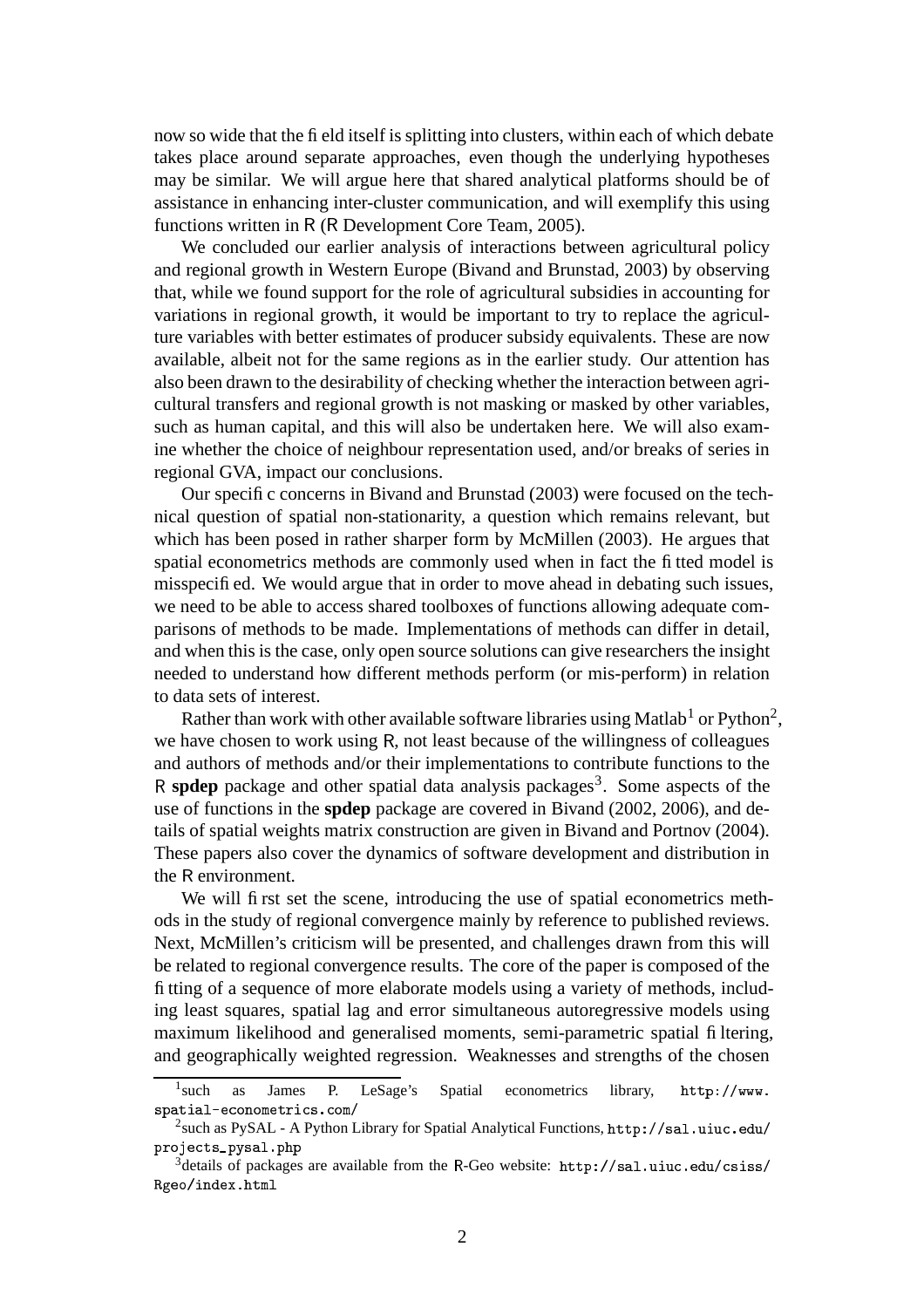methods will be presented and compared, often using standard R functions available within the chosen computing environment. Where relevant, code snippets will be presented; this paper is also written as "reproducible statistical research" (Leisch and Rossini, 2003), with text interspersed with the R code needed to reproduce the results.

### **2 Convergence and spatial econometrics**

There is now a broad convergence literature, reviewed elsewhere in this special number (see, for example, Fingleton and López-Bazo, 2006), in Fingleton (2003), and in the context of inequality by Rey and Janikas (2005). We will not repeat the general thrust of arguments about convergence, moving straight to the way in which β-convergence is typically operationalised.

In empirical studies following the tradition of Barro and Sala-i-Martin (1992), β-convergence is represented in the following way:

$$
\frac{1}{T}\log(\frac{y_{i,T}}{y_{i,0}}) = \alpha + \theta \log(y_{i,0}) + u_i,
$$
\n(1)

where  $\alpha$  and  $\theta$  are coefficients and  $\mu$  is an independent and identically distributed disturbance term. Given an estimate of θ, the speed of convergence may be represented as:  $\beta = -\log(1 + T\theta)/T$ , with 100 $\beta$  expressing this speed in percentage points (Barro and Sala-i-Martin, 1992, p. 230). A positive value of β indicates convergence of GVA per capita across territorial units of analysis, whereas a negative value would indicate divergence. The underlying regularity in this representation is that the rate of growth  $y_{i,T}/y_{i,0}$  of a regional economy *i* in the period up to *T* is related to its initial condition in period 0 for some measure  $y_{i,0}$ .

Apart from other issues, the prime focus of spatial econometrics studies has been related to the disturbance term  $u_i$ . In some cases, dynamics have been examined just in relationship to the rate of change itself, when the growth rates of regions have been plotted against the average growth rates of sets of neighbours, and explored without taking account of other variables reflecting differences in initial conditions. In parentheses, a difference in statistical practice between spatial econometrics and spatial epidemiology is that while the latter usually fit models using case or observation weights to capture difference in impact for regions of greatly differing size (see, for example, Waller and Gotway, 2004), such weights are almost never used with economic data. Using regional population size weights in the work presented below does change the results, often boosting residual spatial autocorrelation — very possibly spatial dependence in the values of the weights feeds through into the fit. Further consideration of the use of case weights will however be left for elaboration in future research (for another paper taking up the issue of case weights, see Petrakos, Rodríguez-Pose and Rovolis, 2005).

#### **2.1 The McMillen misspecification challenge**

McMillen (2003) points up the ease with which we can test simple models of spatial data for spatial autocorrelation, and interpret the rejection of the null hypothesis of no dependence as meaning that dependence is present rather than some other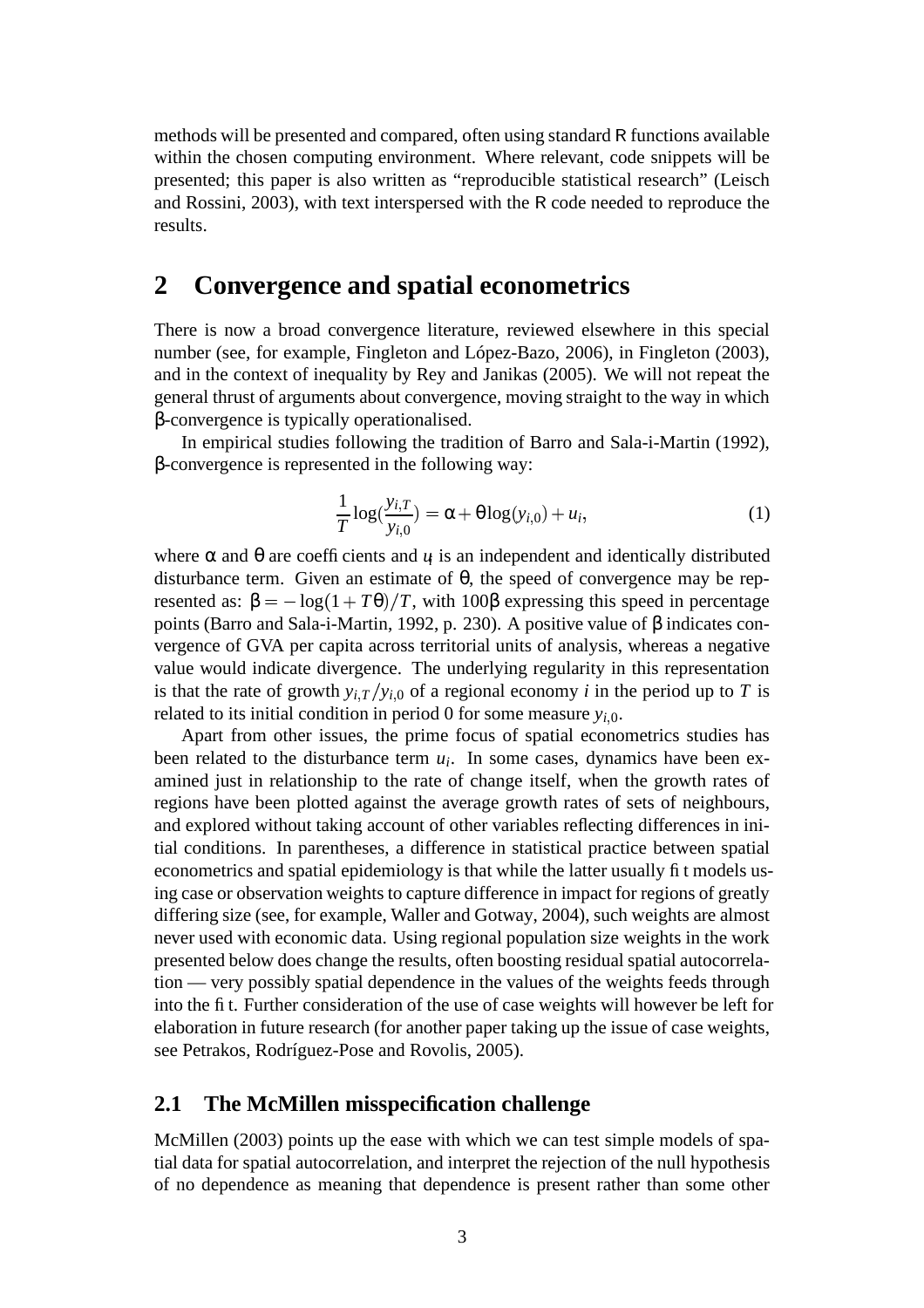misspecification. This is close in sense to the warning bells rung by Fingleton (1999) about the way in which Moran's *I* can respond to a number of misspecifications. McMillen's paper has not yet been cited often in the Regional Science literature, but has been lauded by Schabenberger and Gotway (2005, pp. 22–23). They write: "... the impact of heterogeneous means and variances on the interpretation of Moran's *I* is both widely ignored and completely confused throughout the literature. McMillen (2003) offers perhaps the first correct assessment of the problem (calling it misspecification)" (page 23).

McMillen notes that "tests for spatial autocorrelation also detect functional form misspecification, heteroskedasticity, and *the effects of missing variables that are correlated over space*" (our italics, pages 208–209). Consequently, when studying convergence in the form discussed here, it will be of key importance to see whether the disturbance term  $u_i$  not only contains information about possible spatial dependence, but also whether additional variables do not reduce such dependence. This is relevant in this case, for which no clear behavioural model for information spillover is proposed, but where spatial dependence is often attributed to a mismatch between the functional regions constituting the economy and the administrative boundaries used for data collection and aggregation. When a behavioural model for information spillover is available, that is when the observational units are active polities and their mutual interaction can be modelled, these concerns are perhaps less pressing (see, for example, Bivand and Szymanski, 2000).

### **3 Estimating convergence**

In this section, we will present the source of the EU GVA data used, and apply a number of model fitting methods and specification tests. In the course of examining the results of fitting the simple growth model, it will become apparent that there are spatial regimes in the data, that groups of regions appear to behave in different ways. In the next section, additional variables will be included in the model, and a wider range of model fitting methods will be used.

### **3.1 Data sources for EU NUTS 1/2, 1989–1999**

The data used for EU NUTS2 gross value added for 1989 and 1999 were extracted from Cambridge Econometrics' European Regional Databank, and are measured in million 1990 ECU and 1000 persons<sup>4</sup>. The start and finish years were chosen in the earlier paper (Bivand and Brunstad, 2003) to accommodate available agricultural data, for which major breaks in series occurred when revisions of the System of National Accounts, knocked on to EAA 97, the European system of agricultural accounts. Because the data source we are now using to measure agricultural policy impacts is also available for Greece, we have extended our regional coverage here, but still do not include Denmark, Ireland, UK, Berlin and former East Germany, or overseas dependencies and Atlantic islands. Our agricultural policy data source also aggregates NUTS2 regions to NUTS1 in Belgium, Netherlands and Germany, leaving us with 93 units of observation, partly at NUTS1 and partly at NUTS2.

<sup>4</sup>We would like to thank Cambridge Econometrics and Sasha Thomas for their help.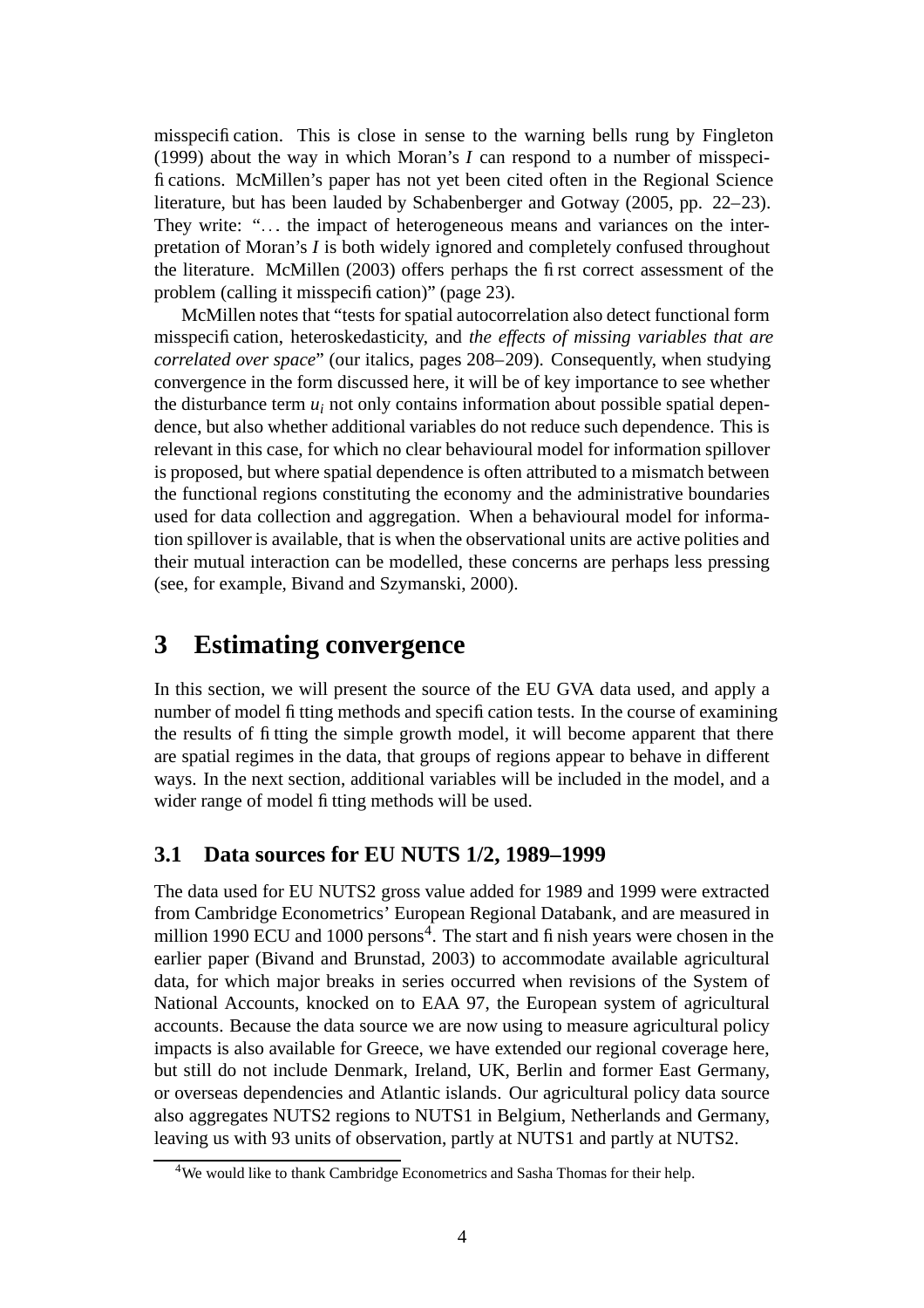Fitting the simple growth model in  $R$  is done with the  $lm()$  function, which takes as its first argument a formula object. The left and right hand sides are separated by a tilde, and the variables used here are growth  $(\frac{1}{10} \log(\frac{y_{1999}}{y_{1989}}))$ *y*<sub>1989</sub>), and gva89 (*y*<sub>1989</sub>), where *y* is GVA in million EUR divided by population figures for the same year in thousands, that is GVA per capita in thousand EUR. The conv. Im object contains the results of fitting the formula to the data using a least squares linear model with default arguments not given explicitly; arguments do not need to be named, and can also be given by position.

!#"%\$'&)(+\*-,/.0(+\*2143!65\*%7-(8:9:;/5!/<=#>@?A( !#;B1C;%\$8EDFEG/G

|                                | value      | std. error | p-value   |
|--------------------------------|------------|------------|-----------|
| Constant                       | $-0.01123$ | 0.00578    | 0.05498   |
| θ                              | 0.00967    | 0.00238    | 0.00011   |
| % speed of convergence         | $-0.923$   |            |           |
| σ                              | 0.0114     |            |           |
| adjusted $R^2$                 | 0.144      |            |           |
| Studentized Breusch-Pagan test | 25.0       |            | 5.6e-07   |
| <b>RESET</b> test              | 3.14       |            | 0.048     |
| Moran's $I$                    | 0.656      |            | $<$ 1e-08 |
| LM error                       | 78.8       |            | $<$ 1e-08 |
| LM lag                         | 81.7       |            | $<$ 1e-08 |
| DLM error                      | 21.6       |            | $3.4e-06$ |

Table 1: Results and specification tests for the simple growth model.

Table 1 presents an extract of the results for this simple model. We see that the  $\theta$  coefficient is significant, and has the opposite sign to that expected, with a consequent negative percentage convergence rate. Tests for heteroskedasticity and functional form indicate problems with the specification. In order to test for spatial dependence, we need a suitable weights matrix, and choose here, as in Bivand and Brunstad (2003), to use a sphere of influence graph definition of neighbours; row standardised spatial weights are used throughout. This definition is derived from work in computational geometry described in Avis and Horton (1985); the points representing the regions are GISCO NUTS2 or NUTS1 label points projected to Lambert Azimuthal Equal Area using EU standard parameters. This representation gives two subgraphs, there being no link between the Greek regions and the others. The spatial distribution of the standard residuals for this fit are shown in Figure 1, with a perhaps unexpected marked difference in sign between regions in Greece and in Spain and Portugal. The results of Moran's *I* and the Lagrange Multiplier tests for spatial dependence are all highly significant.

The final line in Table 1, for the differenced model LM error test, is drawn from Kosfeld and Lauridsen (2004). It is calculated from the same model after the variables have been spatially differenced,  $\Delta y = \Delta X\beta + u$ , where  $\Delta = (I - W)$ , and **W** is a matrix of spatial weights. Kosfeld and Lauridsen (2004, page 714) suggest that if the LM error test is positive but the differenced model LM error test is zero, the regression is nonstationary and spurious, if both are positive, we have stationary spatial autocorrelation, and if the LM error test is zero but the differenced model LM error test is positive, autocorrelation is absent. If we ignore the other serious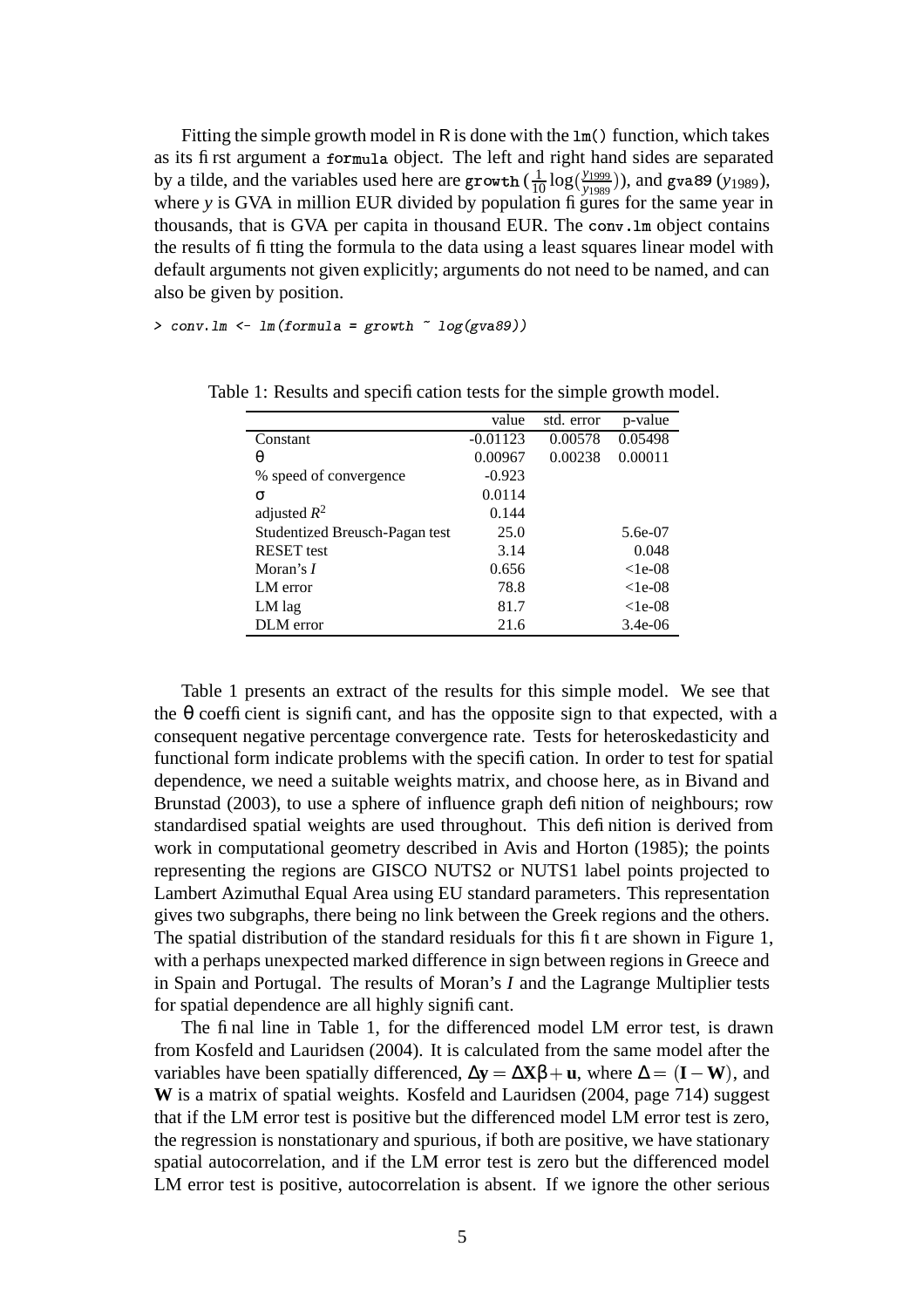misspecifications — something we should certainly not do — then their test strategy would suggest that spatial autocorrelation is present.



Figure 1: Simple model standardised residuals

Table 2: Summary measures for six weights matrices: number of regions, total number of links, minimum, maximum and mean number of links, and number of subgraphs, sorted by numbers of links.

|              | n  | links | mın | max | mean  | subgraphs |
|--------------|----|-------|-----|-----|-------|-----------|
| <b>MST</b>   | 93 | 184   |     |     | 1.978 |           |
| Relative     | 93 | 234   |     |     | 2.516 |           |
| Gabriel      | 93 | 354   |     | 6   | 3.806 |           |
| SOI          | 93 | 398   |     | 8   | 4.280 | 2         |
| D350         | 93 | 898   |     | 19  | 9.656 |           |
| <b>ID350</b> | 93 | 898   |     | 19  | 9.656 |           |

It may be of interest to check whether the choice of definition of neighbours affects our results. In order to do this, a number of extra spatial weights were prepared, using the same input coordinates to represent the 93 regions. Table 2 shows summary measures for the six definitions compared, the sphere of influence neighbours, minimum spanning tree neighbours, Gabriel and relative neighbour graph neighbours, and distance neighbours with a threshold of 350km, all as row-standardised binary weights. Finally, the distance-based neighbours using inverse distance weights were added. The table shows the definitions sorted by their numbers of links, from the most to least sparse. Only the sphere of influence neighbours do not connect the regions of Greece to the rest of the map.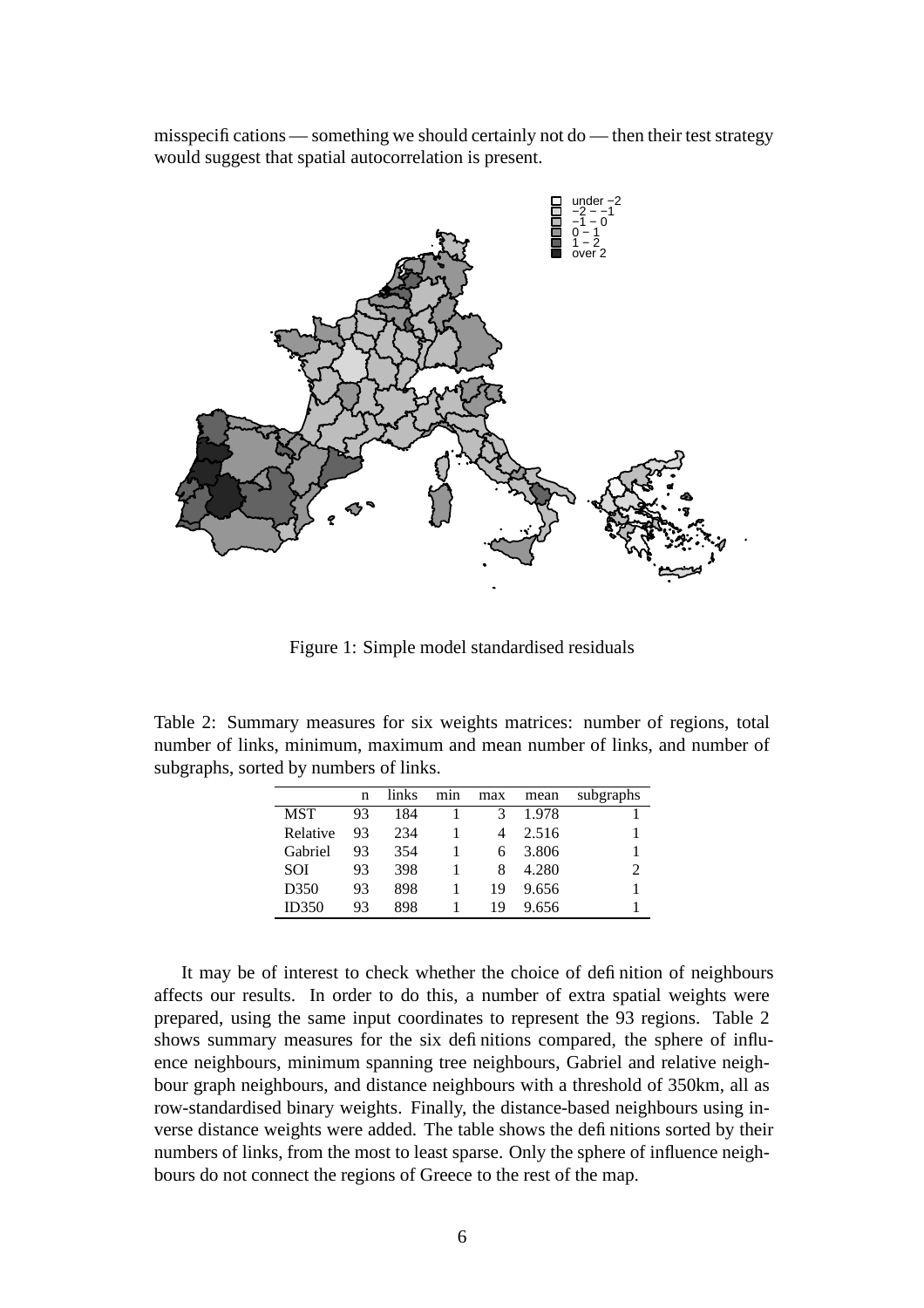Table 3 shows the values of Moran's *I* using different spatial weights for the residuals of the simple model sorted by probability value. The value for our chosen representation of neighbours, sphere of influence neighbours, appears to be very similar to the others calculated using the alternative neighbour definitions and weights. There are some differences in values and probability values, as would be expected, but the inference drawn would be the same,

|                  | Observed Moran's I | p-value   |
|------------------|--------------------|-----------|
| D <sub>350</sub> | 0.6216             | 2.086e-40 |
| ID350            | 0.6512             | 2.359e-38 |
| <b>SOI</b>       | 0.6557             | 1.011e-21 |
| Gabriel          | 0.6217             | 7.134e-18 |
| Relative         | 0.6720             | 1.165e-13 |
| <b>MST</b>       | 0.7115             | 2.986e-12 |

Table 3: Observed values of Moran's *I* from the residuals of the simple model for six different weights matrices (row-standardised), sorted by p-values.

#### **3.2 Spatial regimes**

From our earlier work, we are aware that SW Iberia appears to behave differently in the simple model. On the basis of a scatter plot of the variables, in which the currency crises in Greece force down the EUR-denominated GVA per capita in 1999, and hence the growth rate, it seemed logical to include some special treatment for Greek regions too. Among others, Boldrin and Canova (2001) note that artefacts may be introduced into comparative series by deflators for price levels and/or exchange rates. The Cambridge Econometrics data for GVA used here are converted to ECU/Euro using tables from *International Financial Statistics Yearbook* published by the IMF (Sasha Thomas, personal communication, 2002). So regions in countries with unusual exchange rate series will appear to perform differently from regions in countries with typical exchange rate series. The left frame of Figure 2 shows exchange rate series deflated to purchasing power from the data set used by Boldrin and Canova  $(2001)^5$ , which show why the negative performance of Greek regions is an artefact of the conversion of Drachma GVA values to ECU/Euro.

Other issues connected to the very aggregated and manipulated nature of NUTS2 GVA values will be addressed below, but to examine the impact of different exchange rate impacts here, a factor fGRSWIBa was constructed with three values: c("Other", "SW Iberia", "Greece"), and a nested interaction model was estimated. The formula now expands into the main effects for the spatial regime factor, and then the initial condition variable  $log(gva89)$  for each level of the spatial regime factor, omitting the global constant (Chambers and Hastie, 1992, page 27). An analysis of variance between the simple model and this nested interaction model is the Chow test for the simple model for the chosen spatial regimes<sup>6</sup>.

!#"%\$ &)(\*-,/.:(+\*2143 !5\*%7-(8:90;5!/</=#> ? 3! "\$#%'&8( 1(!6;B1;\$-8/DEFEGEG .) <sup>G</sup>

 $^5$ http://www.econ.umn.edu/~mboldrin/Papers/regio-eu.zip

<sup>6</sup>Thanks to Achim Zeilis for clarifying the use of formula syntax for this case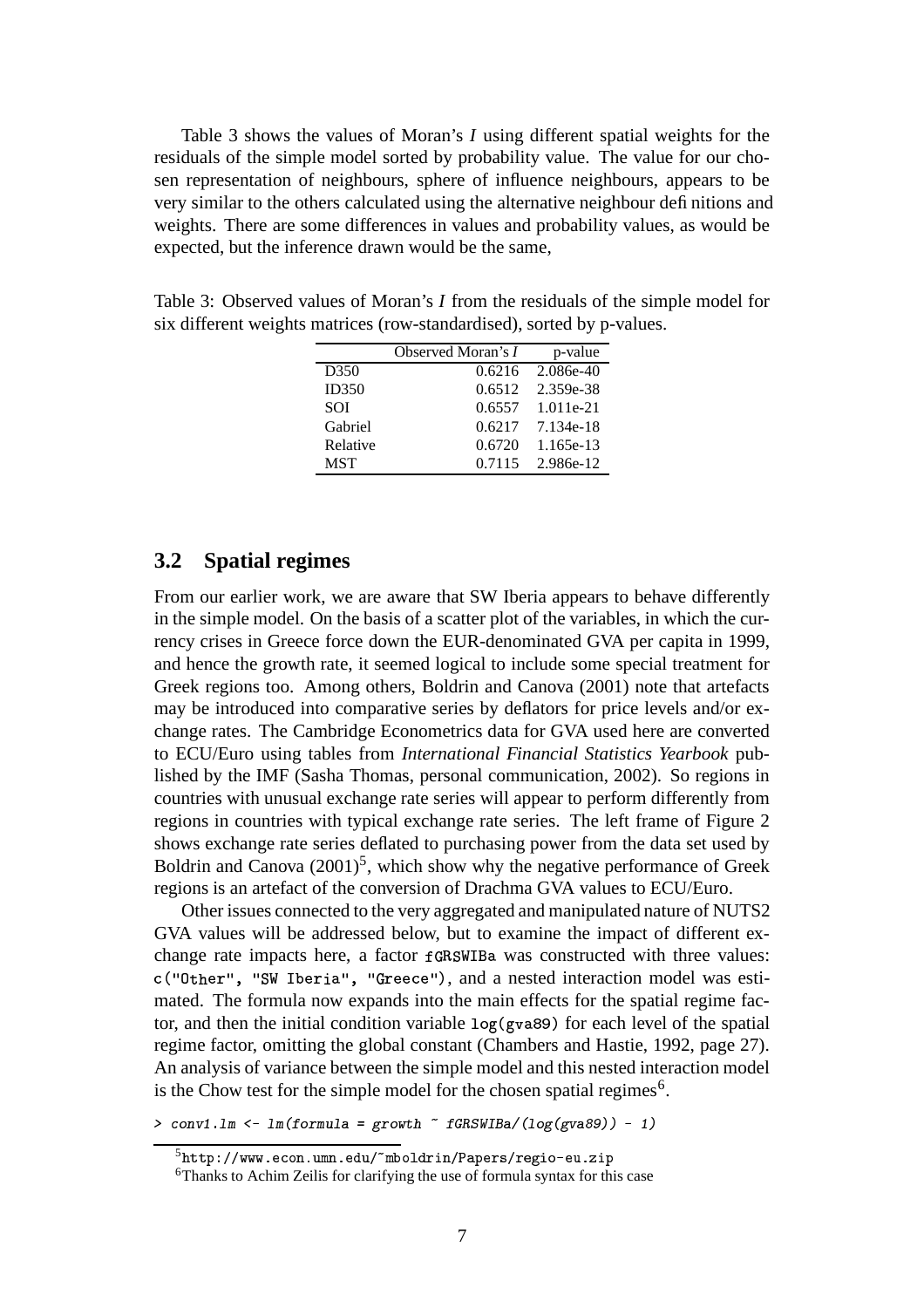We can see from the result of the Chow test: 35.9, probability value  $\leq 1e^{-0.08}$ , that taking account of spatial regimes is clearly justified. In addition, the slope signs are all negative as expected, with relatively high percentage convergence rates for two of the distinguished spatial regimes. Frame b) of Figure 2 shows the regression line fitted for all regions, and for each of the three spatial regimes in turn.



Figure 2: a) Purchasing power standard exchange rates to ECU/Euro, 1989–1998; b) Growth model fits with three spatial regimes, SW Iberia, Greece, and other regions.

Carrying nested interactions, implying separate convergence models for each of the spatial regimes, forward into the next section, in which additional variables will be considered to help account for variance in growth rates, will be cumbersome, and a potential simplification seems worth trying. Since we can see from the right frame of Figure 2 that the slopes of the regression lines for Greek regions and regions in SW Iberia are similar, and we know from Bivand and Brunstad (2003) that added variables account for growth differences between SW Iberia and the remaining regions, we will here try just using a factor (dummy) for the Greek regions, shifting the intercept for those regions to take account of the currency crises and shift in the Drachma/EUR exchange rate during the study period. The model is them:

```
 !#"%$! & (+*-,/.0(+*B1C;5!/</=#>@? (
!6;B1;%$8/DFG  3! G
```
An analysis of variance between the nested interaction model and the simplified model with just a factor for Greek regions gives an *F* value of 2.40, which with the appropriate degrees of freedom has a probability value of 0.074. Since the simplified spatial regimes model gives only a slightly worse fit, we will proceed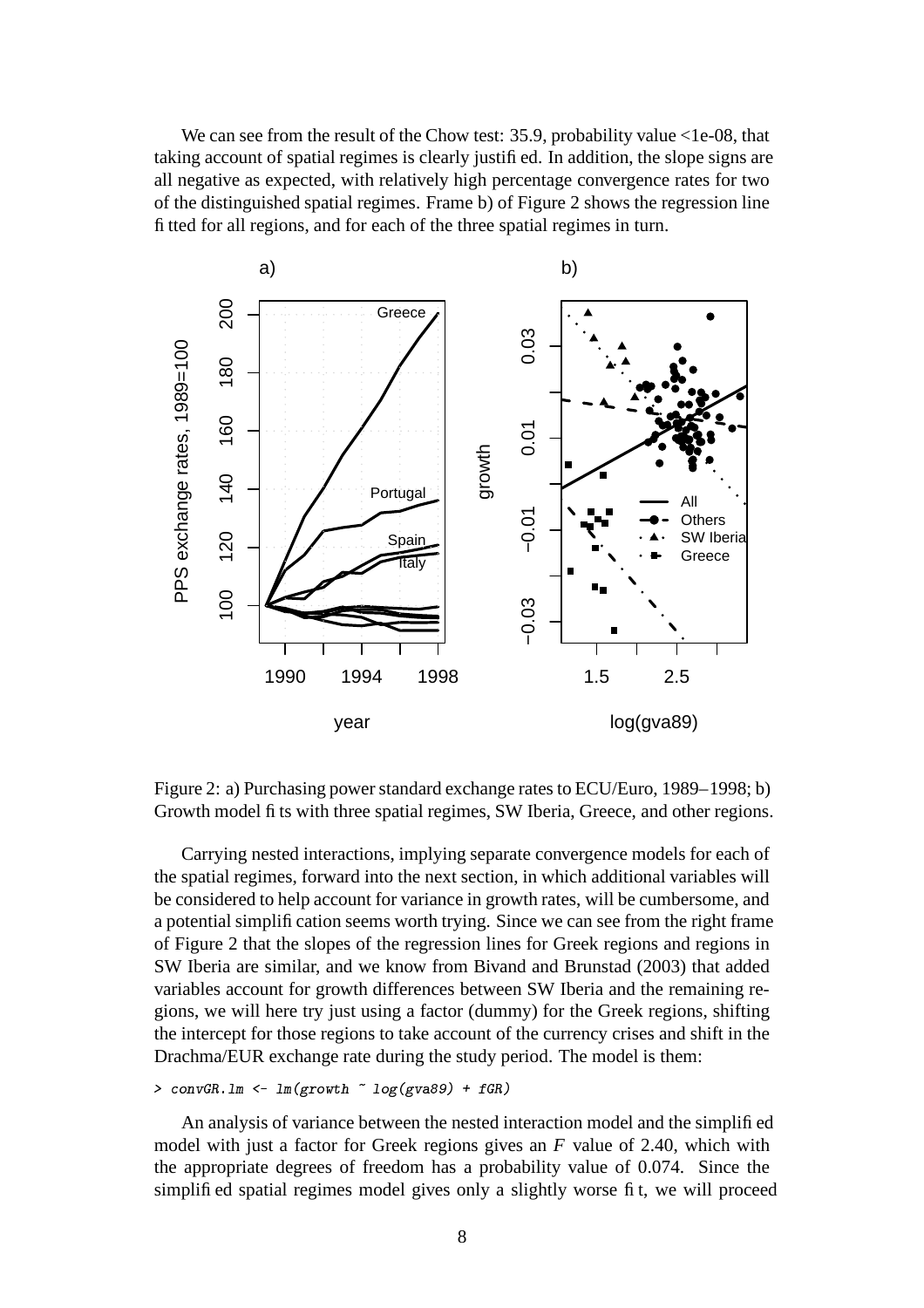using a factor for Greek regions in the following section. The full results for this model are shown in Table 4, and now have a  $\theta$  estimate with the expected sign, and which is clearly significant, and a positive percentage convergence rate. The model now accounts for roughly two-thirds of the variance in the growth variable, and the significance of all the presented specification tests has fallen substantially. The differenced model LM error test is not calculated, because the spatial difference of the Greek regions factor and its spatial lag is zero, this being caused by the fact that no Greek region has a neighbour outside Greece in the neighbourhood definition used here.

|                                | value      | std. error | p-value    |
|--------------------------------|------------|------------|------------|
| Constant                       | 0.03862    | 0.00573    | $<$ 1e-08  |
| θ                              | $-0.00920$ | 0.00225    | $9.7e-0.5$ |
| Greece factor                  | $-0.03667$ | 0.00321    | $< 1e-08$  |
| % speed of convergence         | 0.965      |            |            |
| σ                              | 0.0073     |            |            |
| adjusted $R^2$                 | 0.646      |            |            |
| Studentized Breusch-Pagan test | 3.82       |            | 0.15       |
| <b>RESET</b> test              | 4.32       |            | 0.016      |
| Moran's $I$                    | 0.227      |            | 0.00012    |
| LM error                       | 9.41       |            | 0.0022     |
| LM lag                         | 10.3       |            | 0.0013     |

Table 4: Results and specification tests for the simplified spatial regimes model.

### **4 Estimating convergence with additional variables**

In Bivand and Brunstad (2003), our immediate concern was to relate agricultural variables to change, after taking initial GVA per capita into account. Having further reviewed the recent literature on regional convergence, we are aware that our tentative conclusions are not only subject to questioning with regard to the operationalisation of agricultural policy impacts, but also to the possibility that other variables with a similar spatial pattern may be at least as important as agricultural policy support in helping explain regional growth rates. We will take up one such variable, human capital, first, before going on to revise our operationalisation of agricultural policy impacts.

In terms of our initial, unconditional, convergence model (equation 1), positive values of β would indicate so-called absolute β-convergence. Allowing for differences in steady state across regions, conditional β-convergence can be represented in the following way (see for example Fingleton and López-Bazo, 2006, in this volume, equation 1):

$$
\frac{1}{T}\log(\frac{y_{i,T}}{y_{i,0}}) = \alpha + \theta \log(y_{i,0}) + \delta' \mathbf{x}_i + u_i,
$$
\n(2)

where  $\delta$  is a vector of coefficients and  $\mathbf{x}$  is a vector of variables controlling for differences across regions. In our case, these variables will include the dummy for Greek regions (shifting the intercept), a human capital variable, and an agricultural support variable.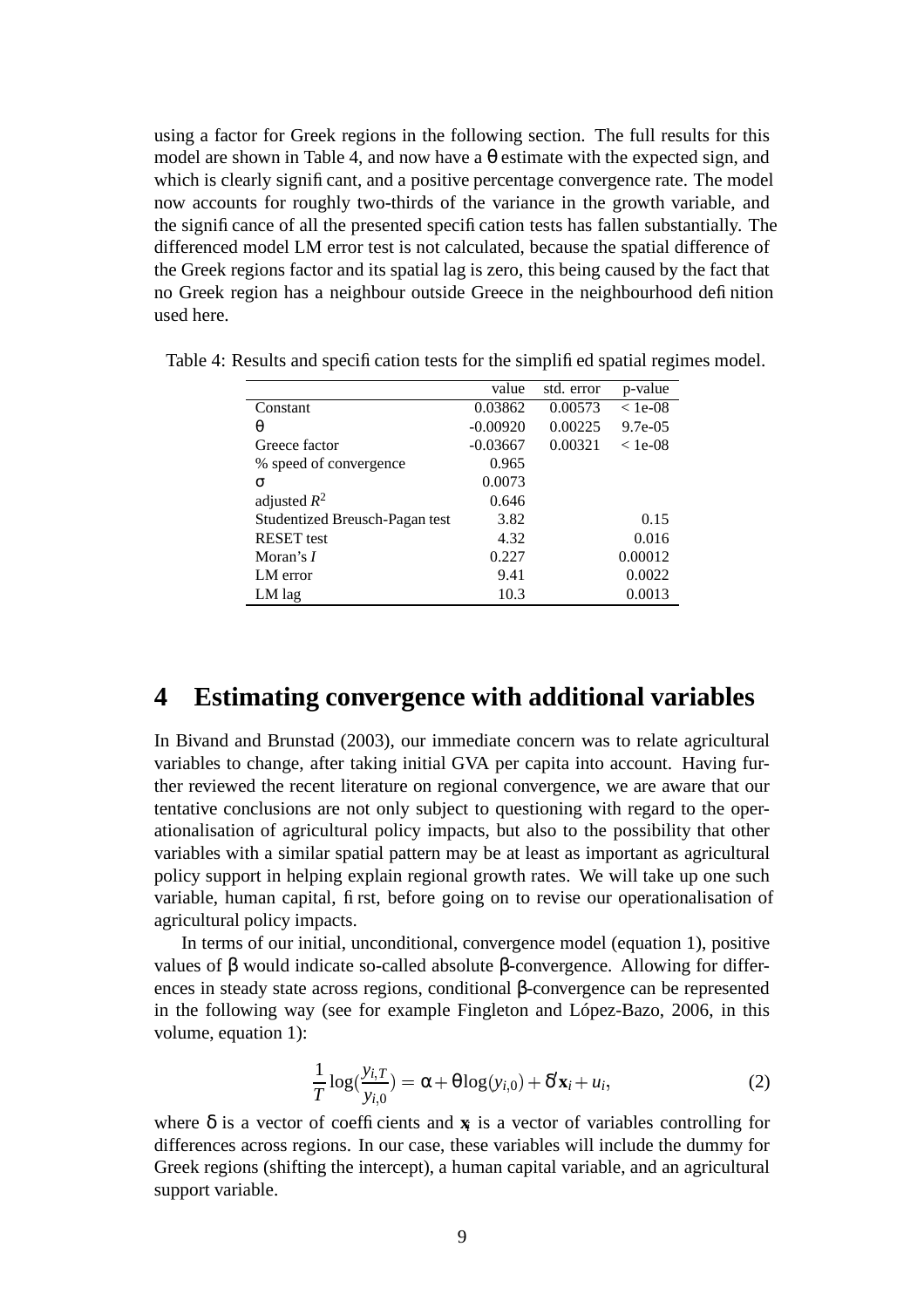#### **4.1 Human capital 1996**

We have operationalised human capital by using Eurostat tables for the percentage of the active population by NUTS2 region constituting human resources in science and technology (HRST) in 1996<sup>7</sup>. We are aware that 1996 is very late in our period, but earlier data with sufficient regional coverage have not been identified. The HRST definition is "persons who successfully completed education at the third level in a S&T field of study, or not formally qualified as above but employed in a S&T occupation where the above qualifications are normally required<sup>8</sup>. We would expect regions with relatively higher levels of human capital defined in this way to experience higher rates of growth. The human capital variable hc96 varies considerably between regions; in order to reduce numerical problems, the variable has been rescaled to thousands of HRST persons per 10,000 active.

#### **4.2 Net agricultural support 1996**

Although not ideal, some estimates of producer subsidy equivalents for agricultural policy support have been made available in a report prepared for the European Commission prior to the completion of the second cohesion report<sup>9</sup>. Although the report mentions numerous difficulties in collating a usable data set, including nonreporting by many countries, and non-reporting at the NUTS2 level by others, which is why we have been forced to aggregate NUTS2 regions to NUTS1 in Belgium, Netherlands, and Germany, we have chosen to use the data denoted Finpc1996 in the report, here nett.pc.1996. These are among the more complete, and give for 1996 a value per capita net transfer value imposed by the Common Agricultural Policy on the regions. The value is the result of subtracting market transfers from taxpayers and market transfers from consumers, from market transfers to producers, which constitutes the gross transfer value. As with the human capital variable, we are assuming that the 1996 values are highly correlated with the start of period values we would have preferred to use.

As we argued in our earlier work, we expect the level of agricultural policy support to be negatively related to regional growth, because higher levels of support are likely to slow the reallocation of labour and capital to non-agricultural sectors. We feel that using per capita values is not unreasonable in the present context, but continue to be aware that changes in CAP during the study period, and the fact that support levels for Greece, Spain and Portugal ramped up during our chosen period, may weaken any substantive conclusions we may reach. Our least squares model, including both human capital and agricultural support, is now:

```
\blacksquare , \blacksquare , \blacksquare , \blacksquare , \blacksquare , \blacksquare , \blacksquare , \blacksquare , \blacksquare , \blacksquare , \blacksquare , \blacksquarefGR)
```
 $7$ The 1998 value for Portugal has been used for all Portuguese regions for 1996; Italian regions were matched to their earlier NUTS2 nomenclature.

<sup>8</sup>Science and technology in Europe Statistical pocketbook, Eurostat, 2005, page 144.

 $^9$ The report is available from Inforegio: http://europa.eu.int/comm/regional\_policy/ sources/docgener/studies/pac\_en.htm, and the calculations made are described in Chapter 5, methodology in Section 5.1, and tables in appendices to that chapter. The data coverage, both by region and by year, is limited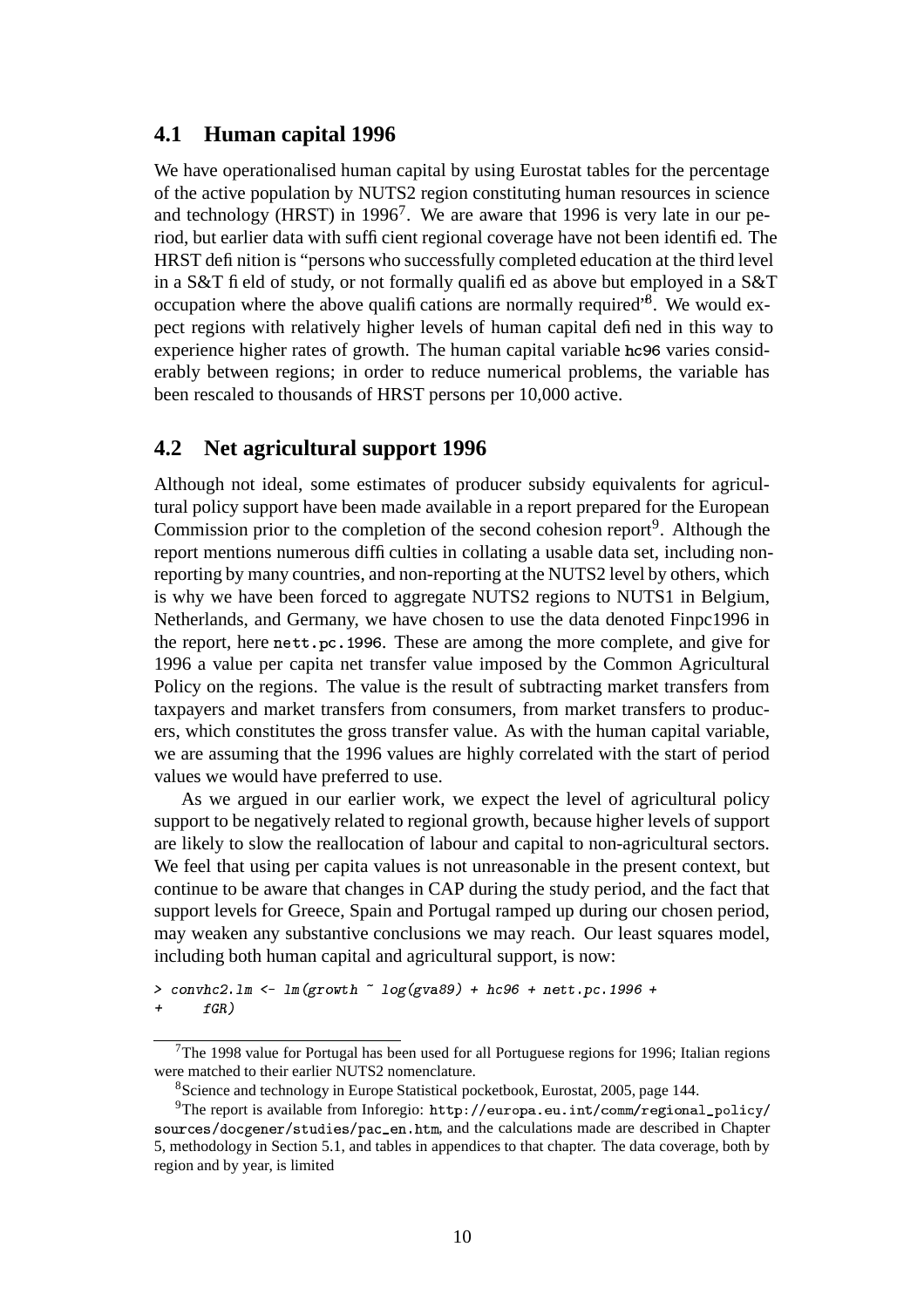|                                | value       | std. error | p-value   |
|--------------------------------|-------------|------------|-----------|
| Constant                       | 0.043655    | 0.005839   | $<$ 1e-08 |
| θ                              | $-0.015000$ | 0.002532   | $6e-08$   |
| hc96                           | 0.003156    | 0.001092   | 0.0048    |
| nett.pc.1996                   | $-0.001231$ | 0.000655   | 0.0634    |
| Greece factor                  | $-0.036537$ | 0.003028   | $<$ 1e-08 |
| % speed of convergence         | 1.63        |            |           |
| σ                              | 0.00677     |            |           |
| adjusted $R^2$                 | 0.696       |            |           |
| Studentized Breusch-Pagan test | 3.46        |            | 0.48      |
| <b>RESET</b> test              | 1.36        |            | 0.24      |
| Moran's $I$                    | 0.108       |            | 0.017     |
| LM error                       | 2.15        |            | 0.14      |
| LM lag                         | 4.16        |            | 0.041     |

Table 5: Results and specification tests for the model including human capital and agricultural policy support variables.

Table 5 demonstrates clearly that adding a factor for Greek regions, and variables expressing regional differences in human capital and agricultural support, has alleviated most of the specification problems. The agricultural support variable has the expected sign, but is not highly significant. Although it is a borderline case, we feel that it does add extra information to account for differences in regional growth. Regions with lower net transfers to agriculture experience slightly faster growth than regions with larger net transfers, even when differences in human capital are taken into account.

Since we can assume that we have now reached a moderately acceptable model with regard to variables related to differences between regions, we can return to the question of the extent to which conclusions drawn may be influenced by breaks in series and other measurement shifts in the per capita GVA series for NUTS2 regions. If we replace 1999 as year *T* by the years 1994–1998, we can see from Table 6 that there are some changes in coefficient values.

|                  | 1994       | 1995       | 1996       | 1997       | 1998       | 1999       |
|------------------|------------|------------|------------|------------|------------|------------|
| (Intercept)      | 0.03205    | 0.03438    | 0.03644    | 0.04066    | 0.04267    | 0.04366    |
| log(gva89)       | $-0.01100$ | $-0.01089$ | $-0.01339$ | $-0.01467$ | $-0.01527$ | $-0.01500$ |
| hc96             | 0.00267    | 0.00229    | 0.00317    | 0.00323    | 0.00351    | 0.00316    |
| nett.pc.1996     | $-0.00201$ | $-0.00197$ | $-0.00186$ | $-0.00177$ | $-0.00147$ | $-0.00123$ |
| <b>fGRTRUE</b>   | $-0.02928$ | $-0.02726$ | $-0.02361$ | $-0.02159$ | $-0.03290$ | $-0.03654$ |
| β                | 0.01131    | 0.01127    | 0.01406    | 0.01560    | 0.01643    | 0.01625    |
| CI 2.5% $\beta$  | 0.01874    | 0.01793    | 0.02095    | 0.02213    | 0.02263    | 0.02235    |
| CI 97.5% $\beta$ | 0.00414    | 0.00486    | 0.00748    | 0.00940    | 0.01055    | 0.01050    |

Table 6: Coefficient estimates and convergence estimates for years *T* from 1994 to 1999

If we look at our convergence estimates, both point estimates and similarly transformed 95% confidence interval estimates for the years 1994-1999 as shown in Table 6, there are no cases in which the point estimates of β fall outside the confidence intervals of the other years. On the other hand, the point estimates do differ,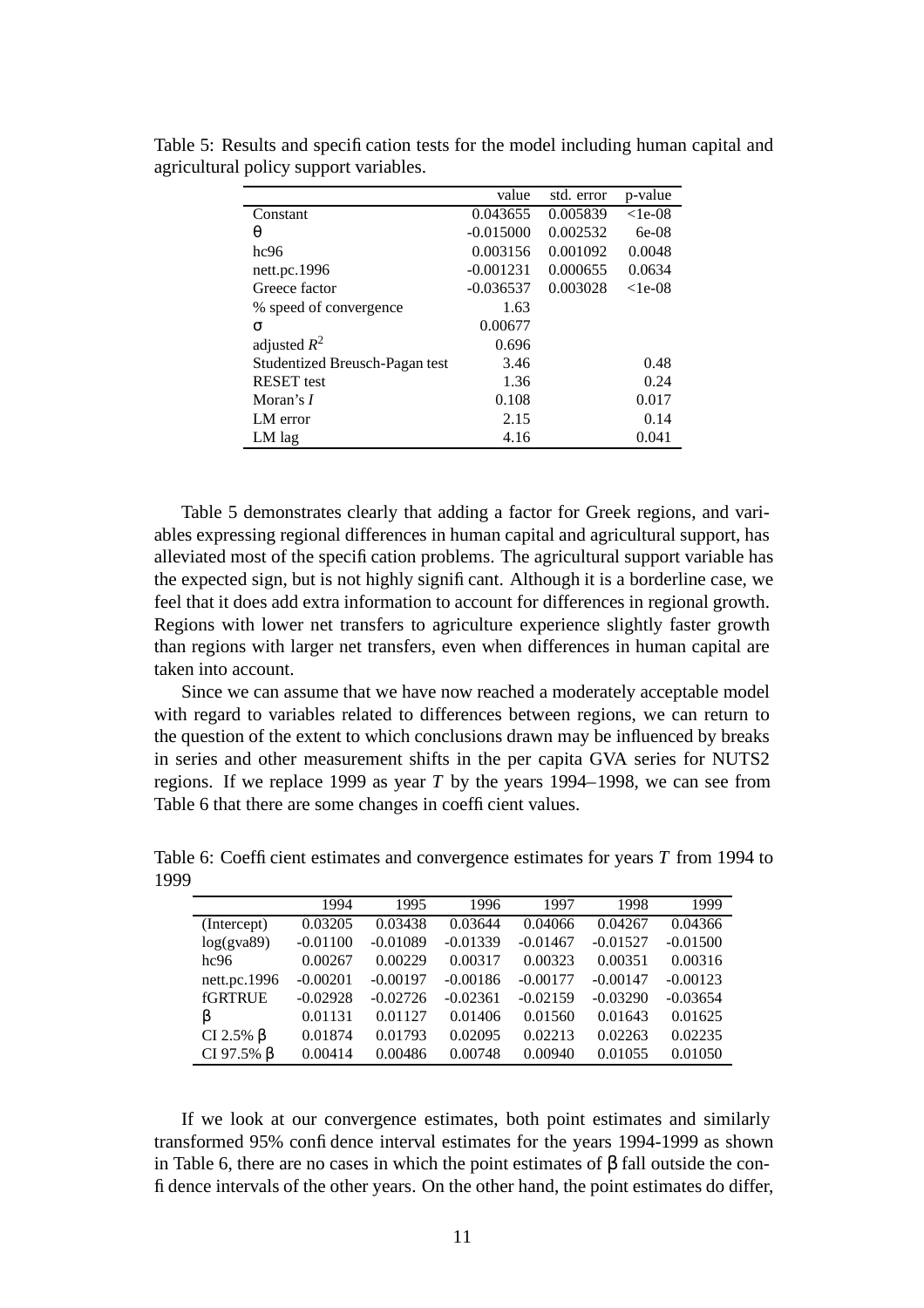with 1994 and 1995 appearing to belong to a different period than the later years. Tightening the confidence intervals for 1994 and 1995 to 85%, the  $\beta$  values for 1998 and 1999 become borderline, but no clear evidence of major impacts of breaks of series is found.

Table 7: Observed values of Moran's *I* from the residuals of the model including human capital and agricultural policy support variables for six different weights matrices (row-standardised), sorted by p-values.

|            | Observed Moran's I | p-value   |
|------------|--------------------|-----------|
| D350       | 0.1105             | 0.0004738 |
| ID350      | 0.1166             | 0.0007382 |
| Gabriel    | 0.1459             | 0.0064393 |
| <b>MST</b> | 0.2152             | 0.0086831 |
| Relative   | 0.1690             | 0.0140957 |
| SOI        | 0.1084             | 0.0167113 |

#### **4.3 Convergence with spatial dependence**

The values of both Moran's *I* and the two Lagrange Multiplier tests shown in Table 5 are much less significant than before. If the results from applying alternative neighbour definitions do not differ from our chosen spatial weights, the remaining spatial patterning of the disturbance term may be attributed to arbitrary regional boundaries, or unspecified spillover, and either ignored or removed by using alternative spatial model fitting techniques. However, before drawing such a conclusion, we check the values of Moran's *I* shown in Table 7. It appears that our chosen neighbour definition is the most conservative, but similar to the relative graph neighbours. The distance-based neighbour definitions indicate significant residual autocorrelation, as, to a lesser extent, do the Gabriel graph and minimum spanning tree definitions. Revisiting the Kosfeld and Lauridsen differenced model test and using the Gabriel graph neighbour defintion, we find that the LM error test statistic is 3.531 with probability value 0.0602, while the differenced model statistic is 14.97 with probability value 0.000109. This suggests that we could conclude that the remaining spatial dependence is not very strong.

Fingleton and López-Bazo (2006) discuss in detail how spatial effects may be understood, and restate the argument, presented above, that a spatial error formulation of spatial effects may be "a manifestation of the omission of one or more spatially autocorrelated variables" from the vector  $\mathbf{x}_i$  in equation 2. They also point out that the unconstrained spatial Durbin model nests both the spatial lag and spatial error specifications of spatial econometrics models (see Anselin, 2002, for further details and a review of these methods). Rewriting equation 2 in vector form with  $g_{y_i} = \frac{1}{T} \log(\frac{y_{i,T}}{y_{i,0}})$  and  $\frac{1}{T}$ log $\left(\frac{y_{i,T}}{y_{i,0}}\right)$  a  $y_{i,0}^{y_i, T}$  and reorganising the right hand side as  $z_i = [1, y_{i,0}, x_i]$ , we have:

$$
g_y = Z\zeta + u \tag{3}
$$

where  $\zeta = [\alpha, \theta, \delta]$ . Extending this to the unconstrained spatial Durbin form can be achieved by adding spatially lagged  $g_\text{v}$  and **Z** variables to the right hand side: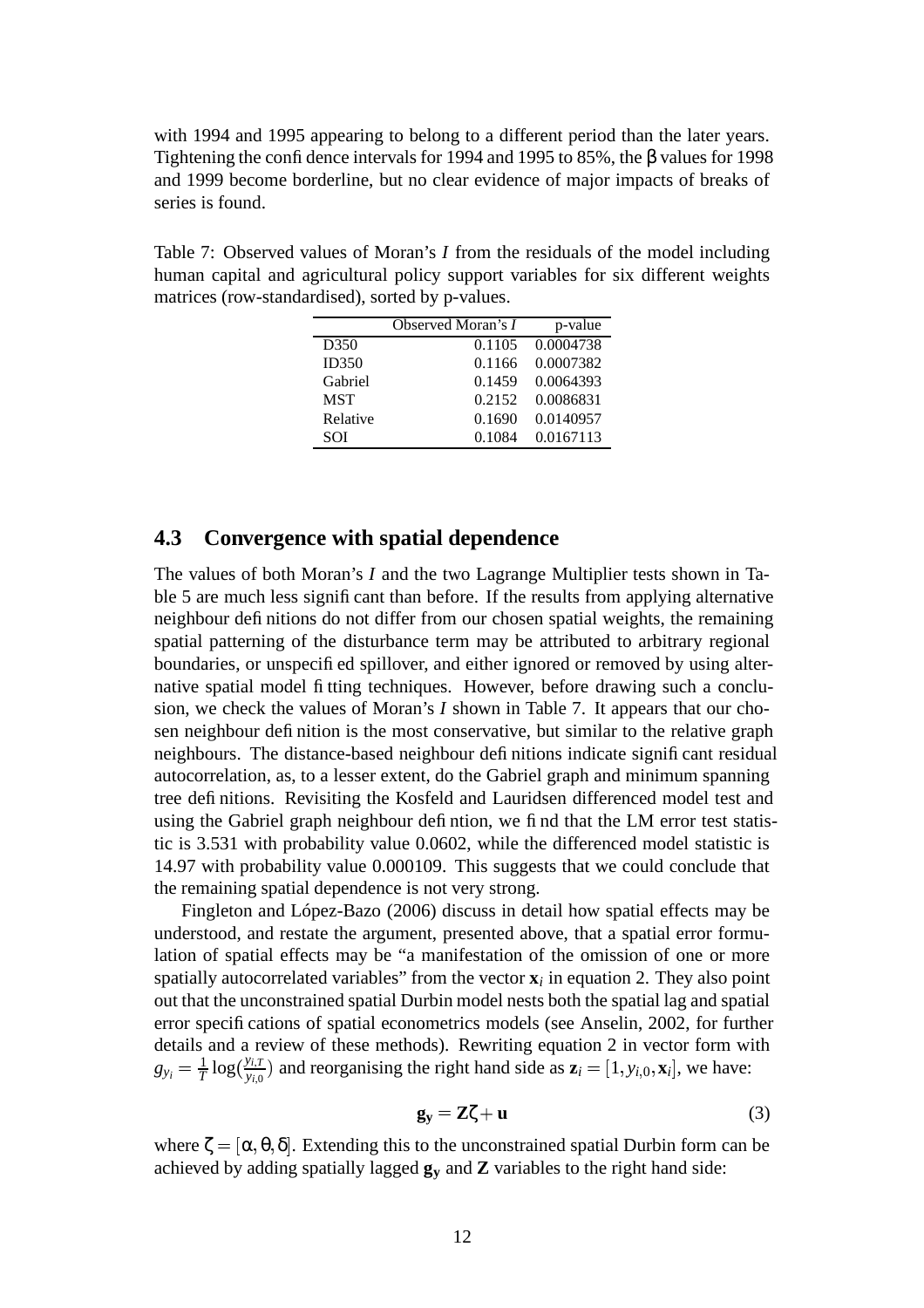$$
\mathbf{g}_{\mathbf{y}} = \rho \mathbf{W} \mathbf{g}_{\mathbf{y}} + \mathbf{Z}\zeta + \mathbf{W}\mathbf{Z}\gamma + \mathbf{u}
$$
 (4)

In the spatial lag model,  $\gamma = 0$ , in the spatial error model, the Common Factor constraint  $\gamma = -\rho \zeta$  is satisfied. As Fingleton and López-Bazo (2006) point out, quite often studies of convergence in Europe have ended up with a spatial error specification, despite the fact that this indicates that spatial externalities are not substantive phenomena, but rather random shocks diffusing through space. Table 5 suggests that the spatial lag specification may be better suited to our data, but there are still a number of steps to be taken before we can conclude that we are looking at substantive spatial externalities, that high growth rates spill over from region to neighbouring region.

Here we will use three maximum likelihood methods, the unconstrained spatial Durbin model including the spatially lagged dependent and independent variables, spatial lag simultaneous autoregression — including the lagged dependent variable on the right hand side with coefficient  $\rho$  — and spatial error simultaneous autoregression — placing the spatial dependence in the disturbance term. Functions for fitting using these methods have been present in the **spdep** package for some time, lagsarlm() and errorsarlm().

Since the outcome of testing for Moran's *I* in the current model was not clear, and alternative neighbour definitions seemed to give clearer views of the possible residual autocorrelation, we first estimate spatial lag, spatial Durbin, and spatial error models for the different weights definitions, and compare the autoregressive coefficient estimates, the probability values of likelihood ratio tests against the hypothesis that  $\lambda = 0$  or  $\rho = 0$ , and the AIC values of the fits, shown in Table 8.

Table 8: Estimated values of ρ, likelihood ratio test p-values and AIC values from the spatial lag model, the spatial Durbin model, and  $\lambda$ , likelihood ratio test p-values and AIC values from the spatial error model for six different weights matrices (rowstandardised).

|                  | Lag               |         |                  | Durbin |                       |                       | Error |                  |          |
|------------------|-------------------|---------|------------------|--------|-----------------------|-----------------------|-------|------------------|----------|
|                  | 0                 | p-value | $A\overline{IC}$ | $\rho$ |                       | p-value AIC $\lambda$ |       | p-value          | AIC      |
| SOI              | 0.235             | 0.0527  | -660.0           | 0.173  | 0.2036                | $-655.4$ 0.206        |       | $0.1453 - 658.4$ |          |
| Gabriel          | 0.293             | 0.0111  |                  |        | $-662.7$ 0.236 0.0762 | $-655.9$ 0.259        |       | 0.0566           | -659.9   |
| Relative         | 0.240             | 0.0172  | $-661.9$ 0.200   |        | 0.0754                | $-655.5 \pm 0.214$    |       | 0.0638           | -659.7   |
| <b>MST</b>       | $\mid 0.225 \mid$ | 0.0164  | $-662.0$ 0.218   |        | 0.0327                | $-655.5$ 0.222        |       | 0.0326           | -660.8   |
| D <sub>350</sub> | 0.331             | 0.0326  | $-660.8$         | 0.368  | 0.0549                | $-653.7 \pm 0.386$    |       | 0.0395           | -660.5   |
| <b>ID350</b>     | 0.357             | 0.0192  | -661.8           | 0.334  | 0.0603                | $-654.2 \pm 0.368$    |       | 0.0392           | $-660.5$ |

All of the spatial lag models estimated with alternative neighbour definitions perform better, understood as capturing more variance associated with spatial pattern, than the sphere of influence definition, with the Gabriel graph slightly ahead of the minimum spanning tree. In the spatial Durbin and spatial error model case, again all the alternative definitions outperform the sphere of influence definition, with the minimum spanning tree definition just best. On the basis of this comparison, maintaining the choice of sphere of influence neighbours does not seem justified, and Gabriel graph neighbours are used for the spatial lag model and minimum spanning tree neighbours otherwise.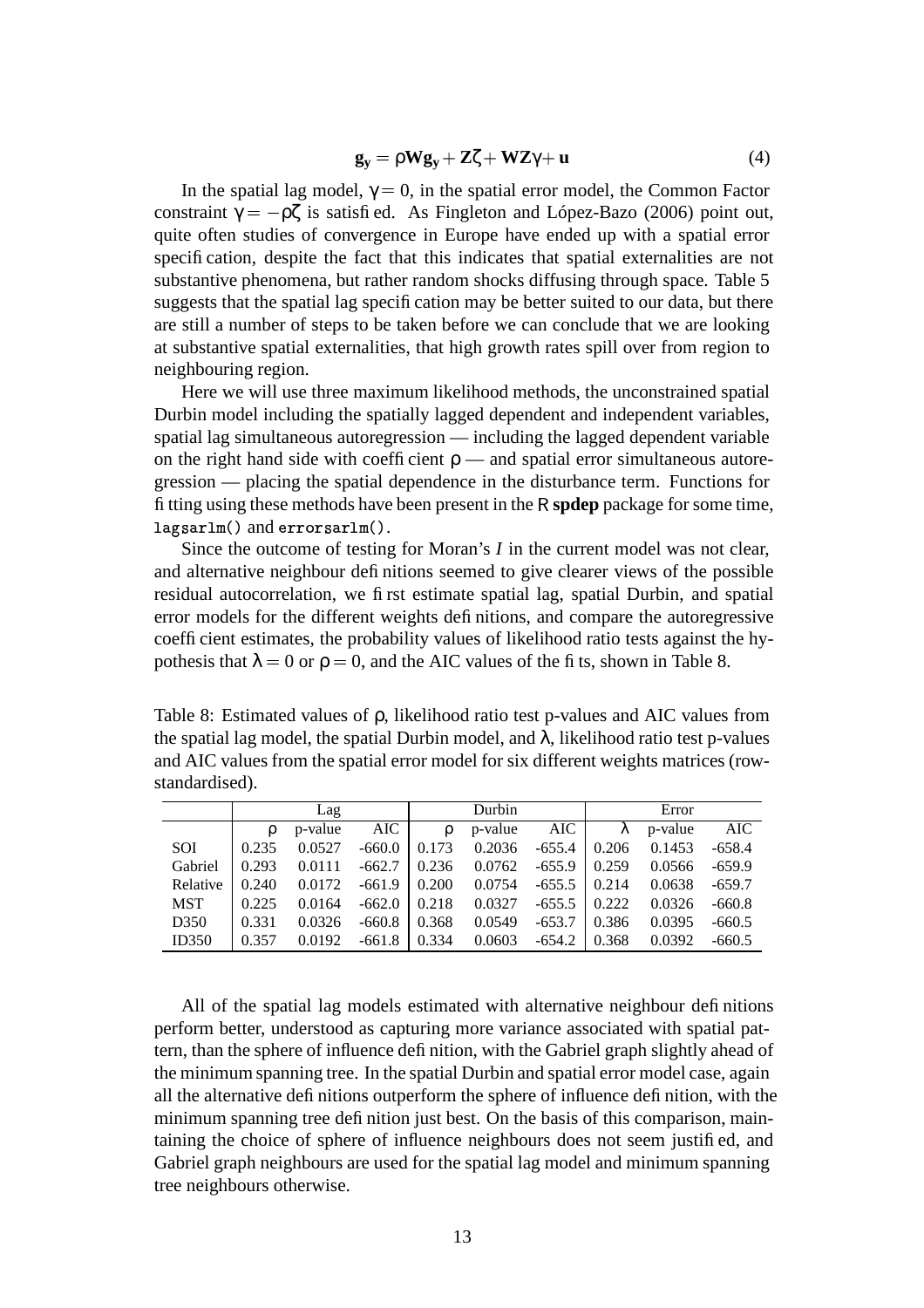Insignificant likelihood ratio and Wald tests suggest that the spatial Durbin model with minimum spanning tree weights does not perform better than the spatial error model with minimum spanning tree weights, and that the Common Factor constraints cannot be rejected. However, none of the fitted  $\gamma$  coefficients (the lagged intercept is omitted because it is collinear with the intercept for row-standardised spatial weights) are significantly different from zero, pointing us towards a spatial lag specification. Comparing the Akaike AIC values shows that fitting coefficients on lagged **Z** variables costs more in terms of lost degrees of freedom than it helps in accounting for variance in the dependent variable.

Because R is naturally extensible, it attracts collaboration between scholars, and function GMerrorsar() has been contributed by Luc Anselin. It uses the generalised moments approach to fitting the spatial error model proposed by Kelejian and Prucha (1999), in this version using sparse matrix code from the **SparseM** package (Koenker and Ng, 2005) to calculate the log-likelihood of the fitted model for testing against the non-spatial least squares estimates. These functions need additional arguments, in particular the listw argument for the spatial weights.

Since the functions use numerical optimisation, they may need extra tuning in order to get coefficient estimates closer to the optimum on very flat surfaces. The ML functions are fit by line search for the spatial coefficient, while GMerrorsar () is fit by numerical optimisation on a surface of  $\lambda$  and  $\sigma^2$  values. This surface approaches its minimum very gradually, with quite a large range of values  $\lambda$  corresponding to a narrow range of  $\sigma^2$ . The differences between the ML and GM implementations are very small, but are influenced by the choice of tolerance for the GM estimator numerical optimiser. One could argue, on the one hand, that users of such estimators should be shielded from arcane technical issues such as these, but, on the other hand, they do make a difference in practice, and access to such control arguments is a feature of mature statistical software.

The two ML functions are also subject to scaling issues in inverting the asymptotic variance matrix — the matrix can appear singular to numerical linear algebra functions when variable scaling is very uneven. Here, the ML functions use weights matrix eigenvalues in finding the objective function optimum, and full weights matrices for calculating the asymptotic variance matrix of the coefficient estimates; they can use sparse matrix techniques if desired.

```
 !#"%$#>  &)(8; ,/.0(8;-
E8+5
(+*21;5!/<=> ?A(
!#;B1C;%$8EDFEG  > F	  "
/=/='&
  & -
F/F 
\sim 0.00 \pm 1.01, 1.01, 1.1,
 !#"%$#>  & 
5/5 ,/. 
5/5!65
/8+5
(*21C;5!<=> ? (
!6;B1;%$8/DFG  > F  "
=/=
&
 
&  F/F 
 3!  (=E< 9:"	(=E< 1*	=-
"	-
G	 =E!-
( &!-
($	
09  
.
 	 =!-
( & !'=:9  
.
G
 !#"%$#>  & ;E* ,/. 
5/5!65
/8+5 1;5!/<E=#> ?A(!6;B1C;%$-
8/DFEG  >%F  " 
=/='&
 
& -
F/F	 
 3!  (=E< 9:"	(=E< 1*	=-
"	-
G	 !6"%=#5!-
( 9 (='15
-
(=!-
( 9  
.G/G
```
Table 9 shows the results of fitting the model including human capital and agricultural policy support variables using three SAR functions(the least squares results are included in the final column for comparative purposes). The similarity of coefficient estimates is obvious, and largely confirmed by the final line, which reports likelihood ratio tests been the SAR function results — including an extra spatial coefficient — and the least squares results. Akaike's An Information Criterion repeats this, with only minor differences between the least squares and error SAR fits. The largest differences are between the lag SAR results and the least squares fit, and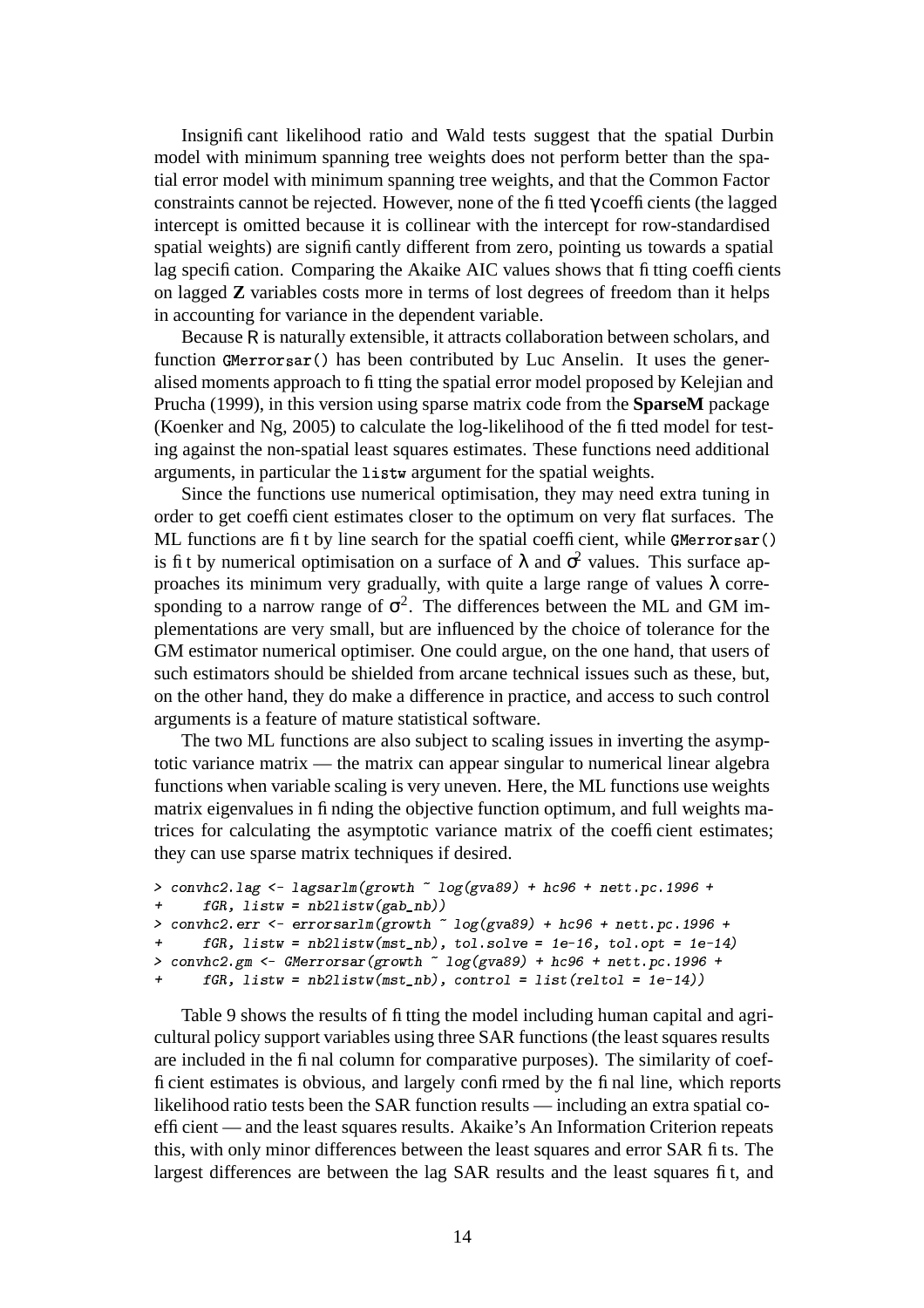|                 | ML Lag SAR | (std.err)  | <b>ML Error SAR</b> | <b>GM Error SAR</b> | <b>OLS</b> |
|-----------------|------------|------------|---------------------|---------------------|------------|
| Constant        | 0.03275    | (0.006673) | 0.04116             | 0.04134             | 0.04366    |
| θ               | $-0.01159$ | (0.002604) | $-0.01376$          | $-0.01385$          | $-0.01500$ |
| hc96            | 0.00248    | (0.001033) | 0.00295             | 0.00297             | 0.00316    |
| nett.pc.1996    | $-0.00109$ | (0.000608) | $-0.00112$          | $-0.00113$          | $-0.00123$ |
| Greece factor   | $-0.02692$ | (0.004659) | $-0.03565$          | $-0.03572$          | $-0.03654$ |
| % convergence   | 1.232      |            | 1.480               | 1.4905              | 1.6252     |
| $\sigma$        | 0.00629    |            | 0.00635             | 0.00636             | 0.00677    |
| <b>AIC</b>      | $-662.72$  |            | $-660.84$           | $-660.82$           | $-658.27$  |
| ρ               | 0.29286    | (0.111)    |                     |                     |            |
| λ               |            |            | 0.22249             | 0.20981             |            |
| LR test p-value | 0.011      |            | 0.033               | 0.033               |            |

Table 9: Results for the model including human capital and agricultural policy support variables fitted with three SAR functions.

as can be seen from the standard errors, the spatial lag model performs quite adequately, being a somewhat better representation than either the spatial error model or the non-spatial model.

Tiefelsdorf and Griffith (forthcoming) discuss in detail a semi-parametric approach to handling the misspecification challenge when known and available explanatory variables have been included. They argue that it is possible to include a set of spatial proxy variables which absorb remaining spatial pattern in the disturbances. Code implementing this approach has been contributed by Yongwan Chun and Michael Tiefelsdorf, and is included in spdep as function SpatialFiltering(). The function solves the eigenproblem of a quadratic form including the spatial weights matrix and the projection matrix of the regression, and searches over combinations of eigenvectors to find the smallest set best spatially "whitening" the disturbances of the original regression if they are added on the right hand side (for a full exposition please refer to Tiefelsdorf and Griffith, forthcoming). Once these are found, the search terminates and the spatial proxy variables, here a matrix with three columns, can be added to the model for estimation by least squares.

```
\mathcal{L} = \mathcal{L} = \mathcal{L} = \mathcal{L} = \mathcal{L} = \mathcal{L} = \mathcal{L} = \mathcal{L} = \mathcal{L} = \mathcal{L} = \mathcal{L} = \mathcal{L} = \mathcal{L} = \mathcal{L} = \mathcal{L} = \mathcal{L} = \mathcal{L} = \mathcal{L} = \mathcal{L} = \mathcal{L} = \mathcal{L} = \mathcal{L} = \mathcal{L} = \mathcal{L} = \mathcal{L} = \mathcal{L} = \mathcal{L} = \mathcal{L} = \mathcal{L} = \mathcal{L} = \mathcal{L} = \mathcal 3!  "  90*-
=-
" 
 =( 
 9	 #
 G
\blacksquare. \blacksquare " ,/.:(+*21;5!/<=>@? (
!6;B1C;$8/DFEG  > F  "
=/='&  
& -
FEF  3'  "-
 (=G
```
Table 10 reports the output from estimating the model including human capital and agricultural policy support variables with spatial proxy variables<sup>10</sup>. Akaike's AIC shows improvement on the models without the spatial proxy variables, as does the analysis of variance between these estimates and those without the proxy variables, reported as the *F* test result on the final line of the table. This is clearly a satisfactory result, sharpening the precision of the coefficient estimates, with all having signs as expected, and all, including agricultural support, now significant at conventional levels of significance. None of the specification tests are now significant. Perhaps the only element of uncertainty not carried through is that associated with the choice of the proxies, of course over and above the worry that we could

<sup>&</sup>lt;sup>10</sup>It appears to be the case that spatial proxy standard error estimates are equal in general.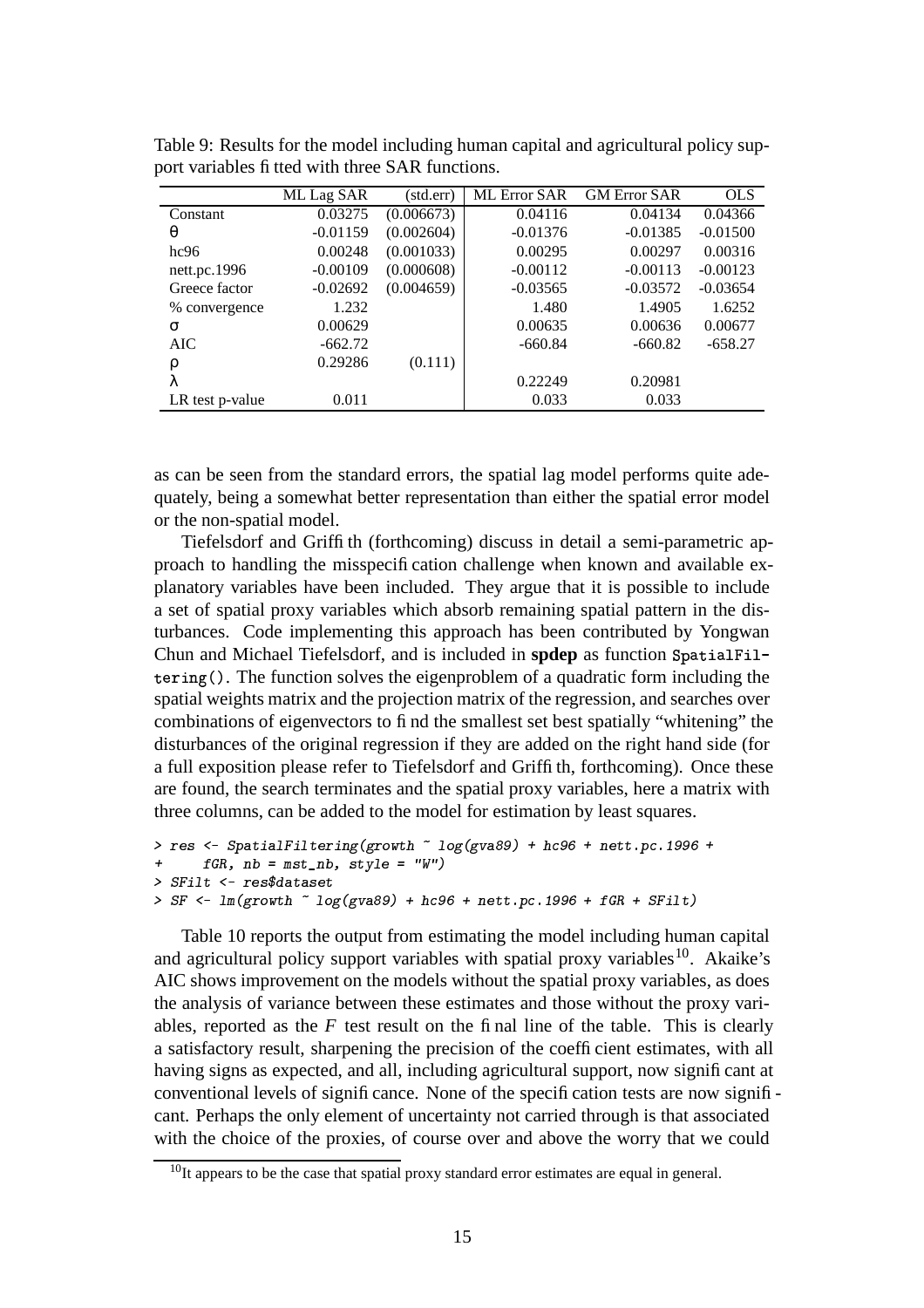|                                | value       | std. error | p-value   |
|--------------------------------|-------------|------------|-----------|
| Constant                       | 0.043655    | 0.004910   | $<$ 1e-08 |
| θ                              | $-0.015000$ | 0.002130   | $< 1e-08$ |
| hc96                           | 0.003156    | 0.000918   | 0.00093   |
| nett.pc.1996                   | $-0.001231$ | 0.000551   | 0.02814   |
| Greece factor                  | $-0.036537$ | 0.002546   | $< 1e-08$ |
| SFiltyec <sub>5</sub>          | 0.016869    | 0.005695   | 0.00401   |
| SFiltyec3                      | 0.015378    | 0.005695   | 0.00844   |
| SFiltvec13                     | $-0.013551$ | 0.005695   | 0.01970   |
| SFiltyec20                     | $-0.013900$ | 0.005695   | 0.01684   |
| SFiltyec31                     | 0.017912    | 0.005695   | 0.00232   |
| SFiltvec7                      | $-0.010398$ | 0.005695   | 0.07158   |
| SFiltyec <sub>6</sub>          | $-0.009048$ | 0.005695   | 0.11603   |
| % speed of convergence         | 1.63        |            |           |
| σ                              | 0.0057      |            |           |
| adjusted $R^2$                 | 0.785       |            |           |
| <b>AIC</b>                     | $-684.2$    |            |           |
| Studentized Breusch-Pagan test | 10.3        |            | 0.5       |
| <b>RESET</b> test              | 1.46        |            | 0.13      |
| Moran's $I$                    | $-0.104$    |            | 0.47      |
| F-test                         | 6.2         |            | $7.9e-06$ |

Table 10: Results and specification tests for the model including human capital and agricultural policy support variables estimated using semi-parametric filtering of spatial autocorrelation.

proxy away patterning in the residual that other diagnostic tools ought to have detected (for example outliers). Using semi-parametric filtering on the initial simple model, with nine eigenvectors selected, yields a significant estimate of the  $\theta$  coefficient with the wrong sign:  $0.00967$ , and a very satisfactory adjusted  $R^2$ : 0.766.

Finally, partly because we adopted this approach in our earlier work, we estimate the model including human capital and agricultural policy support variables by geographically weighted regression, to explore whether any traces of non-stationarity can be found. The use and development of geographically weighted regression is fully discussed in Fotheringham, Brunsdon and Charlton (2002), and discussion with the authors have been very helpful in writing a package for R. In this case, we use the same region label point coordinates as for constructing the sphere of influence graph neighbours, and find the adaptive bandwidth (percentage of regions included in each weighted regression) for a Gaussian kernel, by cross-validation.

The print () method for the object returned by the gwr () function provides a convenient summary of the results. The adaptive bandwidth includes about half of the regions in each regression, with weights declining with increasing distance in a Gaussian kernel. None of the variables displays a change of sign, although there is some variation in the local regression coefficient estimates. The Akaike AIC values are given as specified in Fotheringham, Brunsdon and Charlton (2002), with the reservations expressed there, and in the source code for this part of the function contributed by Danlin  $Yu^{11}$ . If we use the corrected form AICc, the improvement on the least squares fit for the same model is not large, and suggests that no non-

<sup>&</sup>lt;sup>11</sup> see the source package for further details, fi le  $R/gwr$ . R.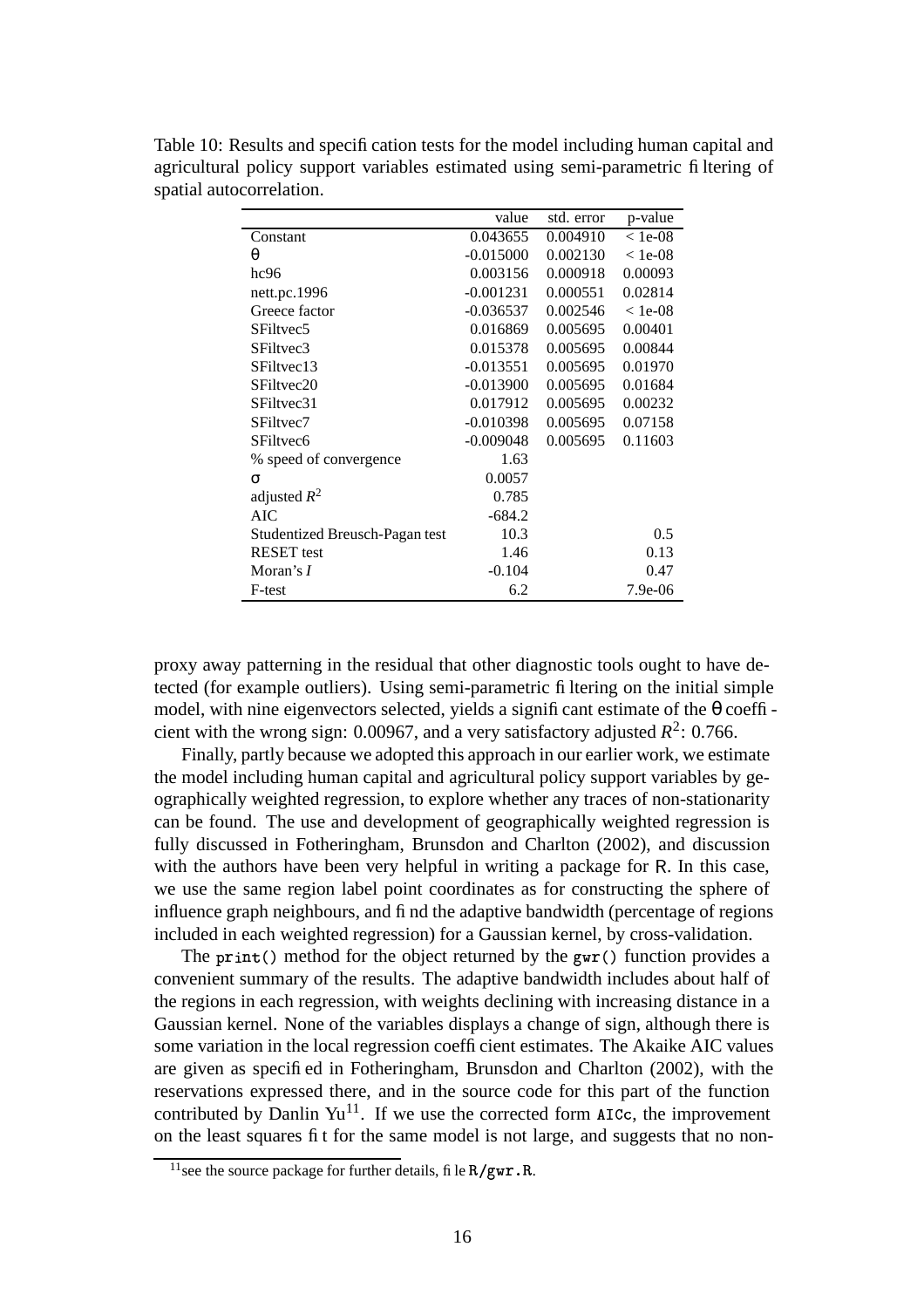stationarity misspecification remains.

```
-

-
			! "
#-
$%&'(
)!+*!,.-/*0#1	!2
3546,7"
385469( ":
338;4
         <=?>)@A"
**
!5BC"
**
!@D		;BFE>7G0H@I#(1+*(5B-
JKL!M
H;	! :C$%&'!+*!,.-N*0#1	!2
3-
4;,7"
386469( ":
33864
         <=?>)@A"
**
!5BC"
**
!@D		;BO			! "
#@P,	Q	0+ROBCE>7G0H> gauss1.gwr
Call:\frac{1}{2} \frac{1}{2} \frac{1}{2} \frac{1}{2} \frac{1}{2} \frac{1}{2} \frac{1}{2} \frac{1}{2} \frac{1}{2} \frac{1}{2} \frac{1}{2} \frac{1}{2} \frac{1}{2} \frac{1}{2} \frac{1}{2} \frac{1}{2} \frac{1}{2} \frac{1}{2} \frac{1}{2} \frac{1}{2} \frac{1}{2} \frac{1}{2} asseds — asseds  adamt — adamt wouse au  batmatein — TDIIP)
\overline{\phantom{a}}\mathbf{I} . The contraction of \mathbf{I} and \mathbf{I} and \mathbf{I} and \mathbf{I}\mathsf{P}_{\mathsf{current}} , and \mathsf{P}_{\mathsf{OPT}} , and \mathsf{P}_{\mathsf{OPT}} , and a set \mathsf{I}_{\mathsf{OPT}} , and
                            o r w i a to Yir Andre U and The Top
 r oc q Yl q t!csr  r  wm r  
 r  w?  r h   r  w i  r  
\mathcal{L} . An and a mind of a mind of and a morth of \mathcal{L} when \mathcal{L}dl im  r h r !
 r hm r   m r i  r 
o
q ccsrutlvrw iim   r  w m     r w+w m   r  w i   r    w    r +ww   r  w 
\overline{y}`1_
q YF^\O{Tc T t^ oc| Vi
\\ q l1c+gqo`1_
q YC^\OtTYT_q c q Y| V wwr  w i
\Box for the degree of foredom. 04 77004\alpha , \alpha , \alpha , \alpha , \alpha , \alpha , \alpha , \alpha , \alpha , \alpha , \alpha , \alpha , \alpha , \alpha , \alpha , \alpha , \alpha , \alpha , \alpha , \alpha , \alpha , \alpha , \alpha , \alpha , \alpha , \alpha , \alpha , \alpha , \alpha , \alpha , \alpha , \alpha\lambda tree (rup = c i and one in \alpha and \alpha and \alpha in \alpha is \alpha in \alpha in \alpha in \alpha is \alpha is \alpha is \alpha is \alpha is \alpha is \alpha is \alpha is \alpha is \alpha is \alpha is \alpha is \alpha is \alpha is \alpha is \alpha is \lambda Trivian \alpha \alpha \alpha \beta \beta \gamma \beta \gamma \beta \gamma\blacksquare ) \blacksquare . A resolution of \blacksquare
```
Table 11: Correlations between local GWR coefficient estimates.

|                | X.Intercept. | log.gva89. | hc96  | nett.pc.1996 fGRTRUE |       |
|----------------|--------------|------------|-------|----------------------|-------|
| X. Intercept.  | 1.000        |            |       |                      |       |
| $log.gv89$ .   | $-0.987$     | 1.000      |       |                      |       |
| hc96           | $-0.471$     | 0.323      | 1.000 |                      |       |
| nett.pc.1996   | $-0.921$     | 0.911      | 0.414 | 1.000                |       |
| <b>fGRTRUE</b> | $-0.973$     | 0.970      | 0.408 | 0.955                | 1.000 |

Table 11 does however reveal a problem with geographically weighted regression studied in detail by Wheeler and Tiefelsdorf (2005), that strong correlation can be found between the local coefficient estimates. We can see that there are strong negative correlations between the constant term and  $log(gva89)$ , and the constant term and the Greek regions factor, and strong positive correlation between log(gva89), the Greek regions factor, and agricultural support. The human capital variable local coefficient estimates are not highly correlated with the other local estimates. These artefacts do, as Wheeler and Tiefelsdorf (2005) suggest, reduce confidence in the use of geographically weighted regression for more than exploratory purposes until their origins have been resolved satisfactorily.

In substantive terms, we can conclude that, once misspecification issues are addressed by adding relevant explanatory variables, the modelling of spatial dependence using the spatial lag form can be used to handle remaining spatial patterning. As we can see, little variation is observed in the coefficient estimates yielded by the various estimators, and the use of geographically weighted regression does not reveal any remaining marked non-stationarity. Consequently, the role of human capital and net support to agriculture can be accepted as providing useful additional information about rates of regional growth over and above the initial levels of gross value added.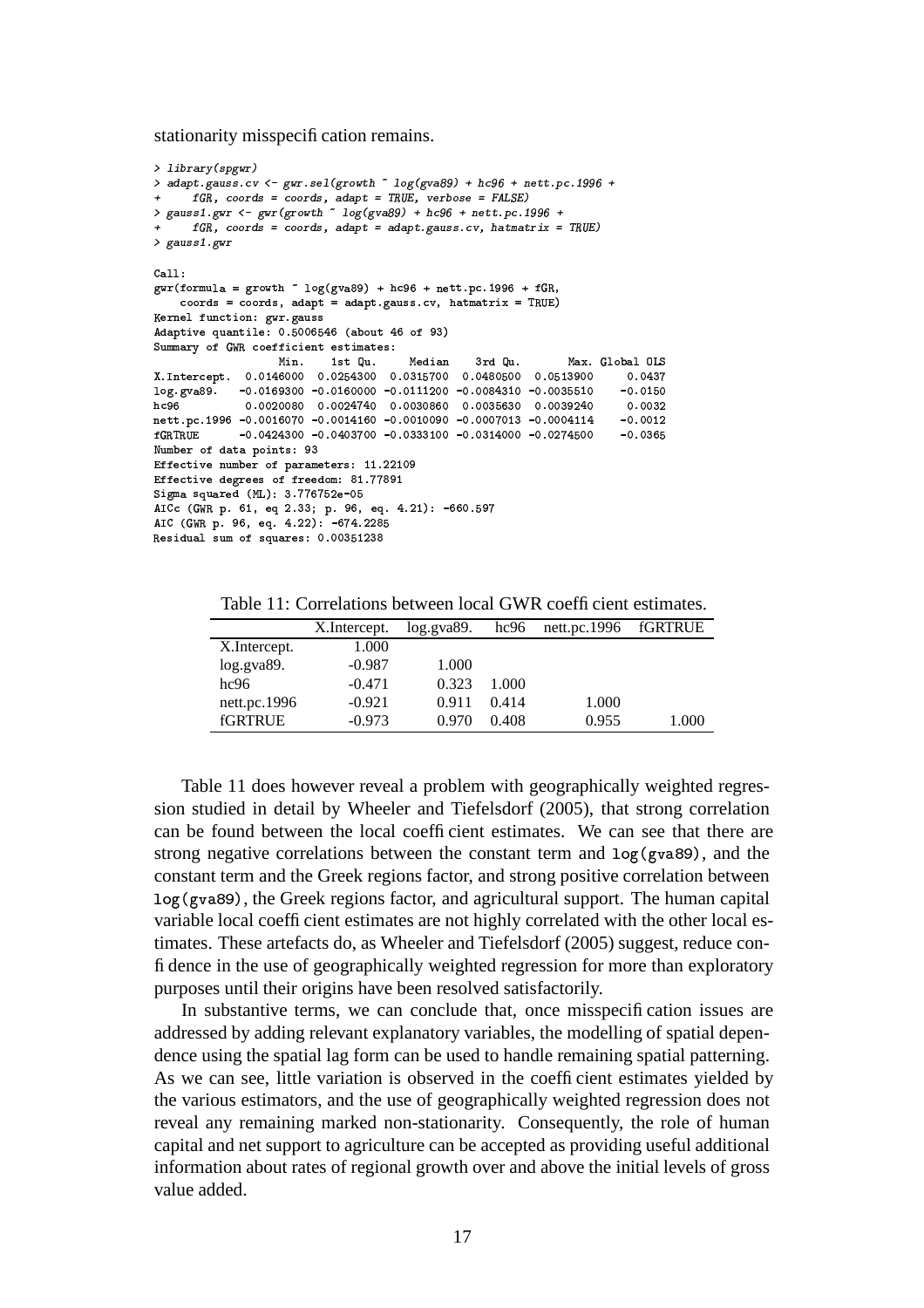### **5 Concluding remarks**

One of our intentions in the work presented here has been to revisit our conclusions from earlier work, that there are interactions between regional growth and agricultural support in a conditional β-convergence context, and that higher levels of support are associated with lower levels of growth. We feel that this is certainly sustained, even after another explanatory variable operationalising human capital has been introduced. Beyond this, we feel that the use of a dummy variable for Greek regions can be justified with reference to the very different exchange rate conditions to which they were subject in this period. We also feel that the traces we have found of substantive spatial effects, in the form of a significant spatial lag model, fit well with the interpretations given by Fingleton and López-Bazo (2006), and that our change of neighbour representation has sharpened the resulting picture. We would also like to reiterate a point made in Bivand and Brunstad (2003), that our treatment of GVA here does not include amenity effects as a component of agricultural subsidies. Positive external effects such as the amenity value of the cultural landscape will be an important part of the Green Box, and are not currently acknowledged in our operationalisation. Taking proper account of amenity effects is of course of vital importance for the policy implications of a negative relation between agricultural support and regional growth.

The other intentions are related to the way in which different methods are made accessible to the research community, especially in the light not only of rapid progress in the elaboration of techniques used in spatial econometrics, but also in the face of criticism of some of our typical analytical procedures. In other fields of scientific enquiry, shared access to code and often data permits the reproduction of results, partly to check whether choices made by the analyst in terms of methods and their implementations have impacted conclusions drawn. Many of the functions needed for spatial econometrics are now available to researchers, and collaborative software development and distribution is progressing. In order to pay appropriate attention to critical views, such as those of McMillen (2003), or Wall (2004), it is very helpful to be able to reproduce their results in an open source environment, allowing in principle every facet of the problems exposed to be examined. The choice of methods available is also growing, and different research communities have their own preferences for different kinds of formulations, as for example Banerjee, Carlin and Gelfand (2004) make clear.

We have, then, attempted by example to show how many alternative implementations of estimators are being written using  $R$ , and are being made available to students and researchers. This collaborative process is enhanced by contacts between different disciplines and fields of study facing similar tasks of estimating models with data from spatial aggregates, be they in regional science, epidemiology or other fields. Ideally one would hope that conclusions about observed response variables were not too heavily conditioned by the procedures of analysis typically chosen in a given field of study, and that McMillen's precautionary warning (p. 215) will lead to greater care in the choice of explanatory variables, and of functional form, so as to reduce the possibility of misspecification being represented in our results as spatial autocorrelation.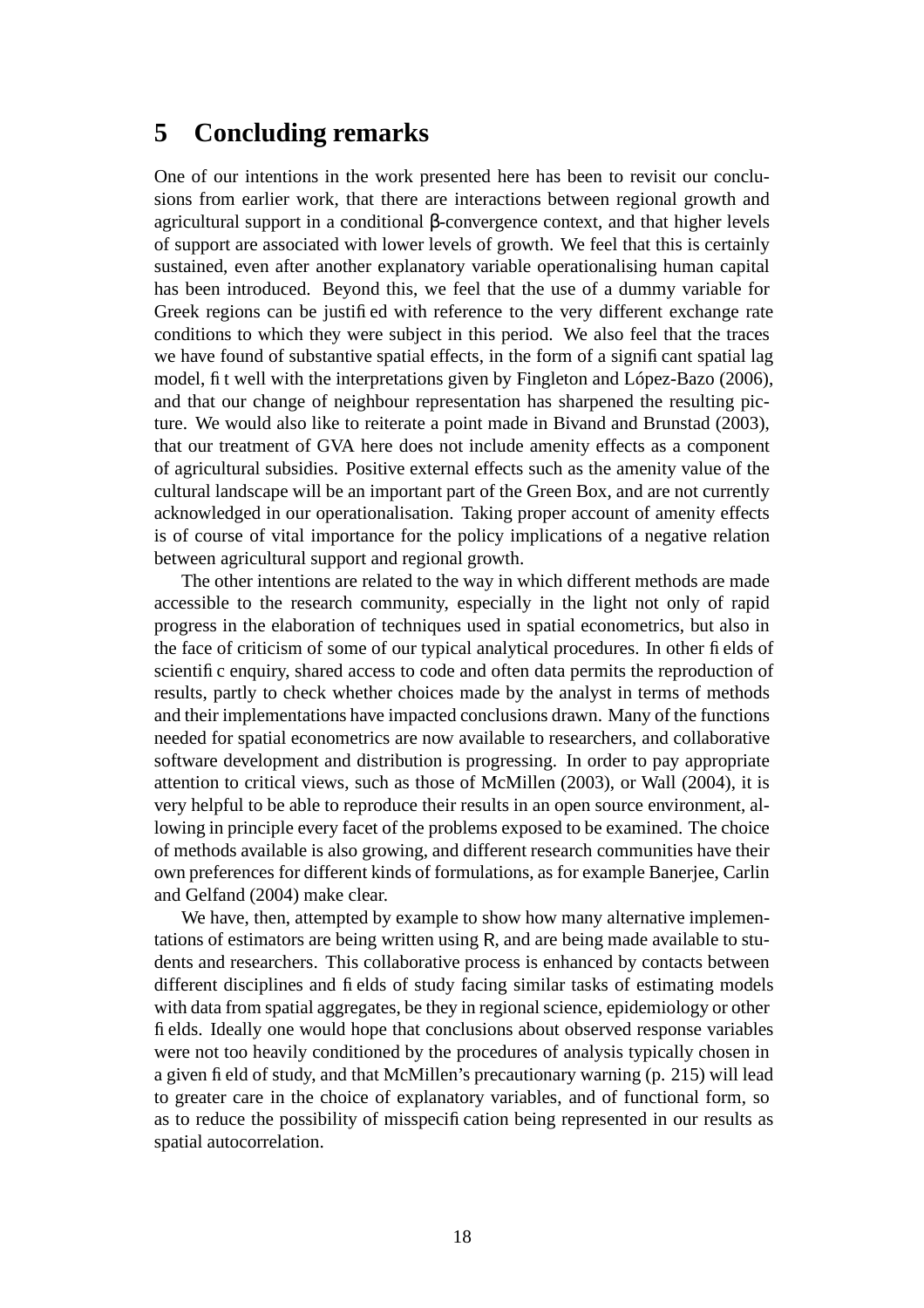## **References**

- Anselin L (2002) Under the hood: Issues in the specification and interpretation of spatial regression models. *Agricultural Economics* 27: 247–267
- Avis D, Horton J (1985) Remarks on the sphere of influence graph. In Goodman JE et al. (eds) *Discrete Geometry and Convexity*, New York, New York Academy of Sciences 323–327
- Banerjee S, Carlin BP, Gelfand AE (2004) *Hierarchical modeling and analysis for spatial data*. Chapman & Hall/CRC, Boca Raton
- Barro RJ, Sala-i-Martin X (1992) Convergence. *Journal of Political Economy* 100: 223– 251
- Bivand RS (2002) Spatial econometrics functions in R: classes and methods. *Journal of Geographical Systems* 4: 405–421
- Bivand RS (2006) Implementing spatial data analysis software tools in R. Geographical *Analysis* 38: 23–40
- Bivand RS, Brunstad RJ (2003) Regional growth in Western Europe: an empirical exploration of interactions with agriculture and agricultural policy. In: Fingleton B (ed) *European Regional Growth*, Springer, Berlin, 351–373
- Bivand RS, Portnov BA (2004) Exploring spatial data analysis techniques using R: the case of observations with no neighbors. In: Anselin L, Florax RJGM, Rey SJ (eds) *Advances in Spatial Econometrics*, Springer, Berlin, 121–142
- Bivand RS, Szymanski S (2000) Modelling the spatial impact of the introduction of Compulsory Competitive Tendering. *Regional Science and Urban Economics* 30: 203–219
- Boldrin M, Canova F (2001) Inequality and Convergence: Reconsidering European Regional Policies. *Economic Policy* 32: 207-253.
- Chambers JM, Hastie TJ (1992) Statistical models. In: Chambers JM, Hastie TJ (eds) *Statistical Models in S*, Wadsworth & Brooks/Cole, Pacific Grove CA 13–44
- Fingleton B (1999) Spurious spatial regression: some Monte Carlo results with spatial unit root and spatial cointegration. *Journal of Regional Science* 39: 1–19
- Fingleton B (2003) *European Regional Growth*. Springer, Berlin
- Fingleton B, López-Bazo E (2006) Empirical growth models with spatial effects. *Papers in Regional Science* (this number)
- Fotheringham AS, Brunsdon C, Charlton M (2002) *Geographically Weighted Regression*. Wiley, Chichester
- Kelejian HH, Prucha IR (1999) A generalized moments estimator for the autoregressive parameter in a spatial model. *International Economic Review* 40: 509–533
- Koenker R, Ng P (2005) SparseM: Sparse Linear Algebra. R package version 0.61 http: //www.econ.uiuc.edu/~roger/research/sparse/sparse.html